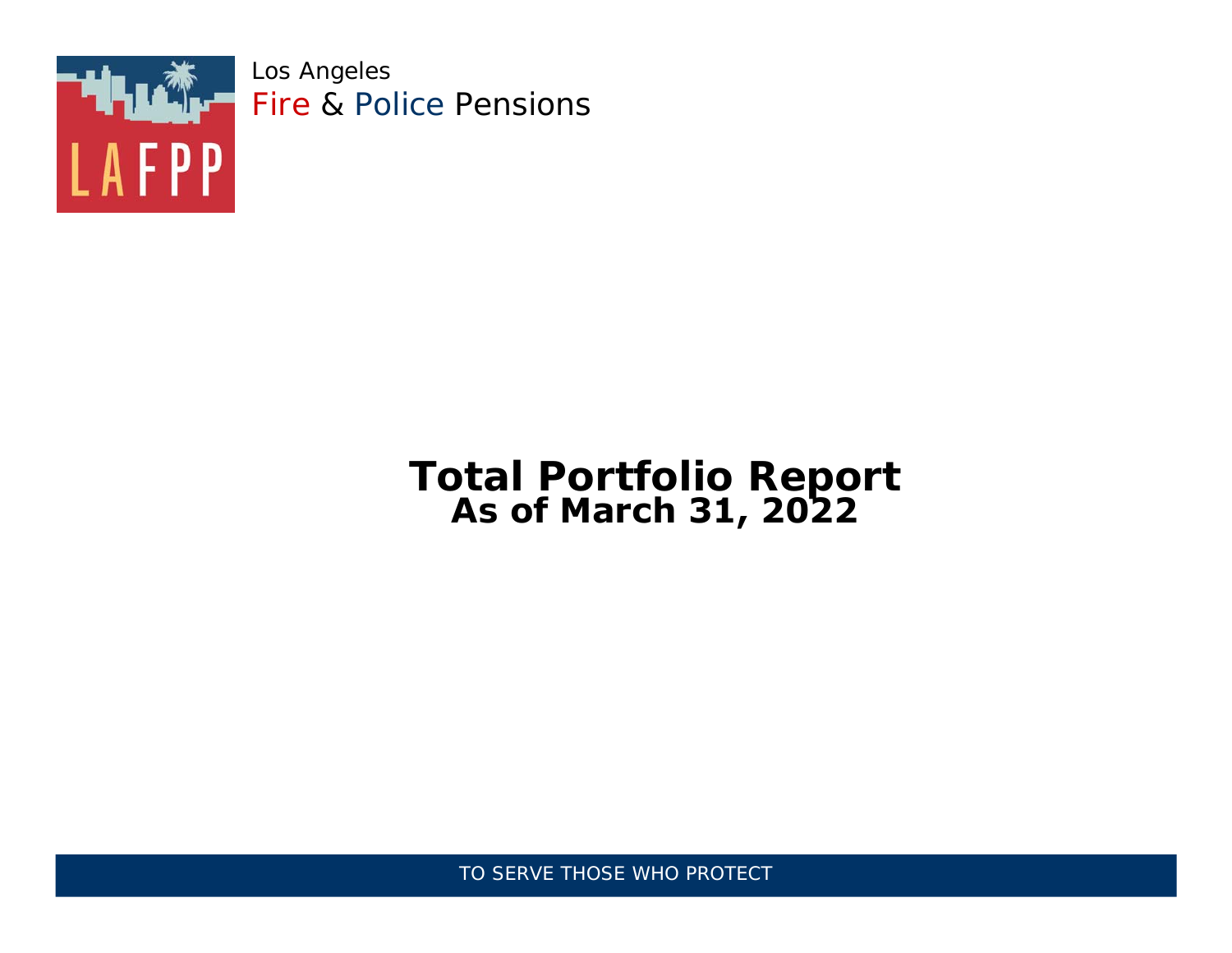



| <b>PRIVATE EQUITY</b><br><b>STOCKS</b><br><b>BONDS</b><br><b>CASH</b><br>ALLOC.<br><b>TOTAL</b><br><b>STOCKS / EQUITY / RE</b><br><b>BONDS</b><br><b>CASH</b><br><b>TOTAL</b><br>ALLOC.<br>2,575.7<br>2.9<br>2,578.6<br><b>Abbott Capital</b><br>3.2<br>3.2<br>$\overline{\phantom{a}}$<br>$\overline{\phantom{a}}$<br>$\overline{\phantom{a}}$<br>782.0<br>6.3<br>788.3<br><b>Hamilton Lane</b><br>2.9<br>2.9<br>1,698.3<br>2.5<br>1,700.8<br>1.2<br><b>PCA</b><br>1.2<br>$\overline{\phantom{a}}$<br>1,225.5<br>5.9<br>1,231.4<br><b>Fairview Capital</b><br>177.5<br>177.5<br>$\overline{\phantom{a}}$<br>$\overline{\phantom{a}}$<br>535.5<br>$1.1$<br>536.5<br><b>Portfolio Advisors</b><br>4,285.2<br>4,285.2<br>529.7<br>10.6<br>540.2<br>163.9<br>163.9<br><b>Aldus Equity</b><br>$\overline{\phantom{a}}$<br>$\overline{\phantom{a}}$<br>$\overline{\phantom{a}}$<br><b>TCP</b><br>58.8<br>58.8<br>$\overline{\phantom{a}}$<br>. .<br>7,346.7<br>29.1<br>7,375.8<br><b>Greycroft Growth IV LP</b><br>0.1<br>0.1<br>23.71%<br>$\blacksquare$<br>$\overline{\phantom{0}}$<br>0.71%<br>219.5<br>13.1<br>13.1<br><b>Baillie Gfd PVC GP II</b><br>$\blacksquare$<br>75.5<br>75.5<br><b>Stepstone Group</b><br>$\blacksquare$<br>$\overline{\phantom{a}}$<br>145.2<br>145.3<br><b>TOTAL PRIVATE EQUITY MGRS (14%)</b><br>4,781.4<br>15.37%<br>0.1<br>4,781.4<br>557.2<br>13.7<br>570.8<br>1.37%<br>425.4<br><b>Target Differential</b><br>70.8<br>2.5<br>73.3<br><b>PRIVATE CREDIT</b><br>76.1<br>0.7<br>76.8<br>STOCKS / EQUITY / RE<br><b>BONDS</b><br><b>CASH</b><br><b>TOTAL</b><br>ALLOC.<br>$\overline{\phantom{a}}$<br>0.00%<br>56.3<br>$1.4$<br>57.7<br><b>TOTAL PRIVATE CREDIT MGRS (2%)</b><br>63.8<br>$1.2$<br>65.0<br><b>Target Differential</b><br>$(2.00)\%$<br>(622.3)<br>$\overline{\phantom{a}}$<br>209.2<br>209.2<br>$\overline{\phantom{a}}$<br><b>REAL ESTATE</b><br>81.8<br>78.9<br>2.9<br>72.4<br>71.3<br>1.1<br>275.9<br>0.9<br>276.8<br>215.7<br>216.8<br><b>Alliance REIT</b><br>$1.1$<br>$\overline{\phantom{a}}$<br>230.5<br>6.7<br>237.2<br>231.1<br>2.2<br>233.2<br><b>Principal Global REIT</b><br>$\overline{\phantom{a}}$<br>$\blacksquare$<br>730.3<br>0.0<br>0.0<br>0.0<br><b>Principal U.S. REIT</b><br>15.0<br>745.3<br>$\blacksquare$<br>898.9<br>1,775.3<br>26.9<br>1,802.2<br><b>Cohen &amp; Steers U.S. REIT</b><br>891.1<br>7.8<br>5.79%<br>$\overline{\phantom{a}}$<br>$\overline{\phantom{a}}$<br>(0.21)%<br>(64.6)<br>2,127.8<br>30.4<br>2,158.2<br>6.94%<br><b>REIT Managers (3.0%)</b><br>$\blacksquare$<br><b>Target Differential</b><br>3.94%<br>1,224.7<br>1,343.4<br>24.5<br>1,367.9<br><b>REAL ESTATE COMMINGLED FUNDS SUMMARY</b><br>$\overline{\phantom{a}}$<br>1,303.7<br>3.0<br>1,125.3<br>1,125.3<br>3.62%<br>1,306.7<br><b>Total Pooled Funds</b><br>$\blacksquare$<br>$\sim$<br>1,133.1<br>18.1<br>1,151.2<br>REAL ESTATE SEPARATE ACCT. SUMMARY BY MANAGER<br>$\overline{\phantom{a}}$<br>535.1<br>36.7<br>1.0<br>37.7<br><b>AEW (Heitman, Sentinel)</b><br>535.1<br>$\overline{\phantom{a}}$<br>$\overline{\phantom{a}}$<br>$\overline{\phantom{a}}$<br>215.0<br>220.0<br><b>Neptune Building</b><br>21.1<br>21.1<br>5.0<br>$\blacksquare$<br>$\blacksquare$<br>$\overline{\phantom{a}}$<br>250.1<br>3.7<br>253.8<br><b>Real Estate Equity Mgrs</b><br>556.2<br>556.2<br>1.79%<br>$\sim$<br>$\overline{\phantom{a}}$<br>$\overline{\phantom{a}}$<br><b>TOTAL REAL ESTATE (10%)</b><br>0.1<br>3,809.3<br>3,839.7<br>0.1<br>30.4<br>$\sim$<br>12.34%<br>$\overline{\phantom{a}}$<br>55.4<br><b>Target Differential</b><br>4,282.1<br>4,337.5<br>13.94%<br>2.34%<br>728.2<br>$\overline{\phantom{a}}$<br><b>COMMODITIES</b><br>$(2.06)\%$<br>(640.8)<br>783.8<br>467.6<br>13.9<br>481.5<br>AllianceBernstein (Commodities, Public Equity)<br>783.2<br>0.6<br>$\sim$<br>$\sim$<br>905.6<br>153.5<br>153.5<br>910.7<br>PA (Commodities, Private Equity)<br>5.1<br>$\overline{\phantom{a}}$<br>$\overline{\phantom{a}}$<br>1,373.2<br>19.1<br>1,392.2<br>4.47%<br><b>TOTAL COMMODITIES (1.0%)</b><br>936.7<br>0.6<br>937.3<br>3.01%<br>$\overline{\phantom{a}}$<br>$\blacksquare$<br>(0.53)%<br>(163.5)<br><b>Target Differential</b><br>2.01%<br>626.2<br>130.5<br>14,907.8<br>14,777.3<br>47.91%<br>$\sim$<br><b>CASH</b><br>0.2<br>0.1<br>1.7<br>2.0<br><b>HOUSE ACCOUNTS</b><br>750.3<br>750.3<br>26.5<br>26.5<br>Tier 1 (Article 17)<br>$\sim$<br>$\overline{\phantom{a}}$<br>802.0<br>802.0<br>134.3<br>134.3<br>Tier 2 (Article 18)<br>$\overline{\phantom{a}}$<br>$\blacksquare$<br>320.0<br>7.4<br>327.4<br>Tier 3 (Article 35)<br>7.3<br>7.3<br>$\overline{\phantom{a}}$<br>8.5<br>54.0<br>54.3<br>8.5<br>0.4<br>Tier 4 (New)<br>52.9<br>174.8<br>51.3<br>1.6<br>Tier 5 (New)<br>174.8<br>$\blacksquare$<br>712.5<br>717.2<br>29.5<br>29.5<br>4.7<br>Tier 6 (New)<br>$\overline{\phantom{a}}$<br>1,255.6<br>1,255.6<br><b>CASH SUMMARY</b><br>$\overline{\phantom{a}}$<br>380.9<br>380.9<br>1.22%<br><b>Unallocated Cash Reserve (1%)</b><br>$\overline{\phantom{a}}$<br>0.22%<br>3,945.7<br>3,959.7<br><b>Target Differential</b><br>69.8<br>14.0<br>12.73%<br>$\overline{\phantom{a}}$<br>(4.27)%<br>(1,329.8)<br>629.0<br>24.3<br>673.4<br>20.0<br><b>TOTAL FUND</b><br>629.0<br>2.16%<br>20.0<br>24.3<br>673.4<br><b>REAL</b><br>(0.84)%<br>(260.0)<br><b>PRIVATE</b><br>814.5<br>814.5<br><b>COMMODITIES EQUITY</b><br>SIUCKS BONDS ESTATE<br><b>CASH</b><br>$\overline{\phantom{a}}$ TOTAL $\overline{\phantom{a}}$<br>817.8<br>817.8<br><b>ACTUAL ASSET MIX</b><br>$\sim$<br>$\overline{\phantom{a}}$<br>1,632.3<br>1,632.3<br>5.25%<br>936.7<br>4,781.4<br>14,797.5<br>6,207.0<br>3,809.3<br>582.5<br>31,114.5<br><b>Current Month</b><br>$\overline{\phantom{0}}$<br>3.25%<br>15.37%<br>100.00%<br>1,010.0<br>3.01%<br>47.56%<br>19.95%<br>12.24%<br>1.87%<br><b>Last Month</b><br>991.9<br>4,706.6<br>14,589.1<br>6,337.8<br>3,635.9<br>636.9<br>30,898.1<br>1.59%<br>4.77%<br>20.0<br>6,207.0<br>38.4<br>6,265.4<br>20.14% % Change<br>-5.56%<br>1.43%<br>-2.06%<br>$-8.54%$<br>0.70%<br>Note: City Pension Contribution received on 7/6/21<br>Subtotals & totals may not sum up exactly due to rounding.<br>Note: Data is unaudited; Dollars expressed in Millions. |  |  |  |  | <b>EQUITIES</b><br>AllianceBernstein (S&P 500 Index)<br>AllianceBernstein (Systematic Value)<br>AllianceBernstein (Russell 1000 Growth Index)<br>NTI S&P 500 Equal Weight<br><b>NTI Stoxx USA 900</b><br><b>Boston Partners (Value)</b><br><b>Terminated/Transition Domestic Equity Managers</b><br><b>Core Equity Managers (23%)</b><br><b>Target Differential</b><br>AllianceBernstein (S&P 600 Index)<br><b>Frontier Capital Mgt. (Growth)</b><br><b>Channing Capital Mgt. (Value)</b><br><b>Denali Advisors (Value)</b><br><b>Eastern Shore Capital (Core)</b><br><b>Lisanti Capital (Growth)</b><br><b>Palisade Capital Management (Core)</b><br><b>Phocas Financial (Value)</b><br><b>Westwood Management (Value)</b><br><b>AllianceBernstein (Value)</b><br><b>Terminated/Transition Small Cap Equity Managers</b><br>Small Cap. Equity Mgrs (6%)<br><b>Target Differential</b><br><b>Brandes Investment Partners (Value)</b><br><b>Blackrock (Core Passive)</b><br><b>Baillie Gifford (Growth)</b><br><b>Boston Common (ESG)</b><br><b>Principal Global Int'l Small Cap</b><br><b>Victory Capital Mgt.</b><br><b>Terminated/Transition Int'l Equity Managers</b><br>Int'l Equity Mgrs (16%)<br><b>Target Differential</b><br><b>Harding Loevner</b><br><b>Dimensional Fund Advisors</b><br><b>Target Differential</b><br><b>TOTAL EQUITIES MGRS (50.0%)</b><br><b>Northern Trust (Fixed Income Index)</b><br><b>Reams Asset Mgmt. (Opportunistic)</b><br><b>LM Capital (Opportunistic)</b><br><b>Semper Capital Mgt.</b><br><b>Loomis Sayles (Long Duration)</b><br><b>Reams Asset Mgmt. (Passive TIPS)</b><br><b>Terminated/Transition Fixed Income Managers</b><br>Core Bond Mgrs (17%)<br><b>Target Differential</b><br><b>MacKay Shields</b><br>High Yield Bond Mgrs (3.0%)<br><b>Target Differential</b><br><b>Reams Asset Mgmt. (Unconstrained)</b><br><b>Payden &amp; Rygel (Unconstrained)</b><br><b>Unconstrained Fixed Income (2.0%)</b><br><b>Target Differential</b><br><b>TOTAL FIXED INCOME MGRS (22.0%)</b> | Int'l Emerg. Mkts Mgrs (5.0%)<br><b>Int'l Tax Reclaims</b><br><b>GIA Partners (Opportunistic)</b> |                                 |  |  | Portfolio as of March 31, 2022 |  |  |  |
|----------------------------------------------------------------------------------------------------------------------------------------------------------------------------------------------------------------------------------------------------------------------------------------------------------------------------------------------------------------------------------------------------------------------------------------------------------------------------------------------------------------------------------------------------------------------------------------------------------------------------------------------------------------------------------------------------------------------------------------------------------------------------------------------------------------------------------------------------------------------------------------------------------------------------------------------------------------------------------------------------------------------------------------------------------------------------------------------------------------------------------------------------------------------------------------------------------------------------------------------------------------------------------------------------------------------------------------------------------------------------------------------------------------------------------------------------------------------------------------------------------------------------------------------------------------------------------------------------------------------------------------------------------------------------------------------------------------------------------------------------------------------------------------------------------------------------------------------------------------------------------------------------------------------------------------------------------------------------------------------------------------------------------------------------------------------------------------------------------------------------------------------------------------------------------------------------------------------------------------------------------------------------------------------------------------------------------------------------------------------------------------------------------------------------------------------------------------------------------------------------------------------------------------------------------------------------------------------------------------------------------------------------------------------------------------------------------------------------------------------------------------------------------------------------------------------------------------------------------------------------------------------------------------------------------------------------------------------------------------------------------------------------------------------------------------------------------------------------------------------------------------------------------------------------------------------------------------------------------------------------------------------------------------------------------------------------------------------------------------------------------------------------------------------------------------------------------------------------------------------------------------------------------------------------------------------------------------------------------------------------------------------------------------------------------------------------------------------------------------------------------------------------------------------------------------------------------------------------------------------------------------------------------------------------------------------------------------------------------------------------------------------------------------------------------------------------------------------------------------------------------------------------------------------------------------------------------------------------------------------------------------------------------------------------------------------------------------------------------------------------------------------------------------------------------------------------------------------------------------------------------------------------------------------------------------------------------------------------------------------------------------------------------------------------------------------------------------------------------------------------------------------------------------------------------------------------------------------------------------------------------------------------------------------------------------------------------------------------------------------------------------------------------------------------------------------------------------------------------------------------------------------------------------------------------------------------------------------------------------------------------------------------------------------------------------------------------------------------------------------------------------------------------------------------------------------------------------------------------------------------------------------------------------------------------------------------------------------------------------------------------------------------------------------------------------------------------------------------------------------------------------------------------------------------------------------------------------------------------------------------------------------------------------------------------------------------------------------------------------------------------------------------------------------------------------------------------------------------------------------------------------------------------------------------------------------------------------------------------------------------|--|--|--|--|------------------------------------------------------------------------------------------------------------------------------------------------------------------------------------------------------------------------------------------------------------------------------------------------------------------------------------------------------------------------------------------------------------------------------------------------------------------------------------------------------------------------------------------------------------------------------------------------------------------------------------------------------------------------------------------------------------------------------------------------------------------------------------------------------------------------------------------------------------------------------------------------------------------------------------------------------------------------------------------------------------------------------------------------------------------------------------------------------------------------------------------------------------------------------------------------------------------------------------------------------------------------------------------------------------------------------------------------------------------------------------------------------------------------------------------------------------------------------------------------------------------------------------------------------------------------------------------------------------------------------------------------------------------------------------------------------------------------------------------------------------------------------------------------------------------------------------------------------------------------------------------------------------------------------------------------------------------------------------------------------------------------------------|---------------------------------------------------------------------------------------------------|---------------------------------|--|--|--------------------------------|--|--|--|
|                                                                                                                                                                                                                                                                                                                                                                                                                                                                                                                                                                                                                                                                                                                                                                                                                                                                                                                                                                                                                                                                                                                                                                                                                                                                                                                                                                                                                                                                                                                                                                                                                                                                                                                                                                                                                                                                                                                                                                                                                                                                                                                                                                                                                                                                                                                                                                                                                                                                                                                                                                                                                                                                                                                                                                                                                                                                                                                                                                                                                                                                                                                                                                                                                                                                                                                                                                                                                                                                                                                                                                                                                                                                                                                                                                                                                                                                                                                                                                                                                                                                                                                                                                                                                                                                                                                                                                                                                                                                                                                                                                                                                                                                                                                                                                                                                                                                                                                                                                                                                                                                                                                                                                                                                                                                                                                                                                                                                                                                                                                                                                                                                                                                                                                                                                                                                                                                                                                                                                                                                                                                                                                                                                                                                                                    |  |  |  |  |                                                                                                                                                                                                                                                                                                                                                                                                                                                                                                                                                                                                                                                                                                                                                                                                                                                                                                                                                                                                                                                                                                                                                                                                                                                                                                                                                                                                                                                                                                                                                                                                                                                                                                                                                                                                                                                                                                                                                                                                                                    |                                                                                                   |                                 |  |  |                                |  |  |  |
|                                                                                                                                                                                                                                                                                                                                                                                                                                                                                                                                                                                                                                                                                                                                                                                                                                                                                                                                                                                                                                                                                                                                                                                                                                                                                                                                                                                                                                                                                                                                                                                                                                                                                                                                                                                                                                                                                                                                                                                                                                                                                                                                                                                                                                                                                                                                                                                                                                                                                                                                                                                                                                                                                                                                                                                                                                                                                                                                                                                                                                                                                                                                                                                                                                                                                                                                                                                                                                                                                                                                                                                                                                                                                                                                                                                                                                                                                                                                                                                                                                                                                                                                                                                                                                                                                                                                                                                                                                                                                                                                                                                                                                                                                                                                                                                                                                                                                                                                                                                                                                                                                                                                                                                                                                                                                                                                                                                                                                                                                                                                                                                                                                                                                                                                                                                                                                                                                                                                                                                                                                                                                                                                                                                                                                                    |  |  |  |  |                                                                                                                                                                                                                                                                                                                                                                                                                                                                                                                                                                                                                                                                                                                                                                                                                                                                                                                                                                                                                                                                                                                                                                                                                                                                                                                                                                                                                                                                                                                                                                                                                                                                                                                                                                                                                                                                                                                                                                                                                                    |                                                                                                   |                                 |  |  |                                |  |  |  |
|                                                                                                                                                                                                                                                                                                                                                                                                                                                                                                                                                                                                                                                                                                                                                                                                                                                                                                                                                                                                                                                                                                                                                                                                                                                                                                                                                                                                                                                                                                                                                                                                                                                                                                                                                                                                                                                                                                                                                                                                                                                                                                                                                                                                                                                                                                                                                                                                                                                                                                                                                                                                                                                                                                                                                                                                                                                                                                                                                                                                                                                                                                                                                                                                                                                                                                                                                                                                                                                                                                                                                                                                                                                                                                                                                                                                                                                                                                                                                                                                                                                                                                                                                                                                                                                                                                                                                                                                                                                                                                                                                                                                                                                                                                                                                                                                                                                                                                                                                                                                                                                                                                                                                                                                                                                                                                                                                                                                                                                                                                                                                                                                                                                                                                                                                                                                                                                                                                                                                                                                                                                                                                                                                                                                                                                    |  |  |  |  |                                                                                                                                                                                                                                                                                                                                                                                                                                                                                                                                                                                                                                                                                                                                                                                                                                                                                                                                                                                                                                                                                                                                                                                                                                                                                                                                                                                                                                                                                                                                                                                                                                                                                                                                                                                                                                                                                                                                                                                                                                    |                                                                                                   |                                 |  |  |                                |  |  |  |
|                                                                                                                                                                                                                                                                                                                                                                                                                                                                                                                                                                                                                                                                                                                                                                                                                                                                                                                                                                                                                                                                                                                                                                                                                                                                                                                                                                                                                                                                                                                                                                                                                                                                                                                                                                                                                                                                                                                                                                                                                                                                                                                                                                                                                                                                                                                                                                                                                                                                                                                                                                                                                                                                                                                                                                                                                                                                                                                                                                                                                                                                                                                                                                                                                                                                                                                                                                                                                                                                                                                                                                                                                                                                                                                                                                                                                                                                                                                                                                                                                                                                                                                                                                                                                                                                                                                                                                                                                                                                                                                                                                                                                                                                                                                                                                                                                                                                                                                                                                                                                                                                                                                                                                                                                                                                                                                                                                                                                                                                                                                                                                                                                                                                                                                                                                                                                                                                                                                                                                                                                                                                                                                                                                                                                                                    |  |  |  |  |                                                                                                                                                                                                                                                                                                                                                                                                                                                                                                                                                                                                                                                                                                                                                                                                                                                                                                                                                                                                                                                                                                                                                                                                                                                                                                                                                                                                                                                                                                                                                                                                                                                                                                                                                                                                                                                                                                                                                                                                                                    |                                                                                                   |                                 |  |  |                                |  |  |  |
|                                                                                                                                                                                                                                                                                                                                                                                                                                                                                                                                                                                                                                                                                                                                                                                                                                                                                                                                                                                                                                                                                                                                                                                                                                                                                                                                                                                                                                                                                                                                                                                                                                                                                                                                                                                                                                                                                                                                                                                                                                                                                                                                                                                                                                                                                                                                                                                                                                                                                                                                                                                                                                                                                                                                                                                                                                                                                                                                                                                                                                                                                                                                                                                                                                                                                                                                                                                                                                                                                                                                                                                                                                                                                                                                                                                                                                                                                                                                                                                                                                                                                                                                                                                                                                                                                                                                                                                                                                                                                                                                                                                                                                                                                                                                                                                                                                                                                                                                                                                                                                                                                                                                                                                                                                                                                                                                                                                                                                                                                                                                                                                                                                                                                                                                                                                                                                                                                                                                                                                                                                                                                                                                                                                                                                                    |  |  |  |  |                                                                                                                                                                                                                                                                                                                                                                                                                                                                                                                                                                                                                                                                                                                                                                                                                                                                                                                                                                                                                                                                                                                                                                                                                                                                                                                                                                                                                                                                                                                                                                                                                                                                                                                                                                                                                                                                                                                                                                                                                                    |                                                                                                   |                                 |  |  |                                |  |  |  |
|                                                                                                                                                                                                                                                                                                                                                                                                                                                                                                                                                                                                                                                                                                                                                                                                                                                                                                                                                                                                                                                                                                                                                                                                                                                                                                                                                                                                                                                                                                                                                                                                                                                                                                                                                                                                                                                                                                                                                                                                                                                                                                                                                                                                                                                                                                                                                                                                                                                                                                                                                                                                                                                                                                                                                                                                                                                                                                                                                                                                                                                                                                                                                                                                                                                                                                                                                                                                                                                                                                                                                                                                                                                                                                                                                                                                                                                                                                                                                                                                                                                                                                                                                                                                                                                                                                                                                                                                                                                                                                                                                                                                                                                                                                                                                                                                                                                                                                                                                                                                                                                                                                                                                                                                                                                                                                                                                                                                                                                                                                                                                                                                                                                                                                                                                                                                                                                                                                                                                                                                                                                                                                                                                                                                                                                    |  |  |  |  |                                                                                                                                                                                                                                                                                                                                                                                                                                                                                                                                                                                                                                                                                                                                                                                                                                                                                                                                                                                                                                                                                                                                                                                                                                                                                                                                                                                                                                                                                                                                                                                                                                                                                                                                                                                                                                                                                                                                                                                                                                    |                                                                                                   |                                 |  |  |                                |  |  |  |
|                                                                                                                                                                                                                                                                                                                                                                                                                                                                                                                                                                                                                                                                                                                                                                                                                                                                                                                                                                                                                                                                                                                                                                                                                                                                                                                                                                                                                                                                                                                                                                                                                                                                                                                                                                                                                                                                                                                                                                                                                                                                                                                                                                                                                                                                                                                                                                                                                                                                                                                                                                                                                                                                                                                                                                                                                                                                                                                                                                                                                                                                                                                                                                                                                                                                                                                                                                                                                                                                                                                                                                                                                                                                                                                                                                                                                                                                                                                                                                                                                                                                                                                                                                                                                                                                                                                                                                                                                                                                                                                                                                                                                                                                                                                                                                                                                                                                                                                                                                                                                                                                                                                                                                                                                                                                                                                                                                                                                                                                                                                                                                                                                                                                                                                                                                                                                                                                                                                                                                                                                                                                                                                                                                                                                                                    |  |  |  |  |                                                                                                                                                                                                                                                                                                                                                                                                                                                                                                                                                                                                                                                                                                                                                                                                                                                                                                                                                                                                                                                                                                                                                                                                                                                                                                                                                                                                                                                                                                                                                                                                                                                                                                                                                                                                                                                                                                                                                                                                                                    |                                                                                                   |                                 |  |  |                                |  |  |  |
|                                                                                                                                                                                                                                                                                                                                                                                                                                                                                                                                                                                                                                                                                                                                                                                                                                                                                                                                                                                                                                                                                                                                                                                                                                                                                                                                                                                                                                                                                                                                                                                                                                                                                                                                                                                                                                                                                                                                                                                                                                                                                                                                                                                                                                                                                                                                                                                                                                                                                                                                                                                                                                                                                                                                                                                                                                                                                                                                                                                                                                                                                                                                                                                                                                                                                                                                                                                                                                                                                                                                                                                                                                                                                                                                                                                                                                                                                                                                                                                                                                                                                                                                                                                                                                                                                                                                                                                                                                                                                                                                                                                                                                                                                                                                                                                                                                                                                                                                                                                                                                                                                                                                                                                                                                                                                                                                                                                                                                                                                                                                                                                                                                                                                                                                                                                                                                                                                                                                                                                                                                                                                                                                                                                                                                                    |  |  |  |  |                                                                                                                                                                                                                                                                                                                                                                                                                                                                                                                                                                                                                                                                                                                                                                                                                                                                                                                                                                                                                                                                                                                                                                                                                                                                                                                                                                                                                                                                                                                                                                                                                                                                                                                                                                                                                                                                                                                                                                                                                                    |                                                                                                   |                                 |  |  |                                |  |  |  |
|                                                                                                                                                                                                                                                                                                                                                                                                                                                                                                                                                                                                                                                                                                                                                                                                                                                                                                                                                                                                                                                                                                                                                                                                                                                                                                                                                                                                                                                                                                                                                                                                                                                                                                                                                                                                                                                                                                                                                                                                                                                                                                                                                                                                                                                                                                                                                                                                                                                                                                                                                                                                                                                                                                                                                                                                                                                                                                                                                                                                                                                                                                                                                                                                                                                                                                                                                                                                                                                                                                                                                                                                                                                                                                                                                                                                                                                                                                                                                                                                                                                                                                                                                                                                                                                                                                                                                                                                                                                                                                                                                                                                                                                                                                                                                                                                                                                                                                                                                                                                                                                                                                                                                                                                                                                                                                                                                                                                                                                                                                                                                                                                                                                                                                                                                                                                                                                                                                                                                                                                                                                                                                                                                                                                                                                    |  |  |  |  |                                                                                                                                                                                                                                                                                                                                                                                                                                                                                                                                                                                                                                                                                                                                                                                                                                                                                                                                                                                                                                                                                                                                                                                                                                                                                                                                                                                                                                                                                                                                                                                                                                                                                                                                                                                                                                                                                                                                                                                                                                    |                                                                                                   |                                 |  |  |                                |  |  |  |
|                                                                                                                                                                                                                                                                                                                                                                                                                                                                                                                                                                                                                                                                                                                                                                                                                                                                                                                                                                                                                                                                                                                                                                                                                                                                                                                                                                                                                                                                                                                                                                                                                                                                                                                                                                                                                                                                                                                                                                                                                                                                                                                                                                                                                                                                                                                                                                                                                                                                                                                                                                                                                                                                                                                                                                                                                                                                                                                                                                                                                                                                                                                                                                                                                                                                                                                                                                                                                                                                                                                                                                                                                                                                                                                                                                                                                                                                                                                                                                                                                                                                                                                                                                                                                                                                                                                                                                                                                                                                                                                                                                                                                                                                                                                                                                                                                                                                                                                                                                                                                                                                                                                                                                                                                                                                                                                                                                                                                                                                                                                                                                                                                                                                                                                                                                                                                                                                                                                                                                                                                                                                                                                                                                                                                                                    |  |  |  |  |                                                                                                                                                                                                                                                                                                                                                                                                                                                                                                                                                                                                                                                                                                                                                                                                                                                                                                                                                                                                                                                                                                                                                                                                                                                                                                                                                                                                                                                                                                                                                                                                                                                                                                                                                                                                                                                                                                                                                                                                                                    |                                                                                                   |                                 |  |  |                                |  |  |  |
|                                                                                                                                                                                                                                                                                                                                                                                                                                                                                                                                                                                                                                                                                                                                                                                                                                                                                                                                                                                                                                                                                                                                                                                                                                                                                                                                                                                                                                                                                                                                                                                                                                                                                                                                                                                                                                                                                                                                                                                                                                                                                                                                                                                                                                                                                                                                                                                                                                                                                                                                                                                                                                                                                                                                                                                                                                                                                                                                                                                                                                                                                                                                                                                                                                                                                                                                                                                                                                                                                                                                                                                                                                                                                                                                                                                                                                                                                                                                                                                                                                                                                                                                                                                                                                                                                                                                                                                                                                                                                                                                                                                                                                                                                                                                                                                                                                                                                                                                                                                                                                                                                                                                                                                                                                                                                                                                                                                                                                                                                                                                                                                                                                                                                                                                                                                                                                                                                                                                                                                                                                                                                                                                                                                                                                                    |  |  |  |  |                                                                                                                                                                                                                                                                                                                                                                                                                                                                                                                                                                                                                                                                                                                                                                                                                                                                                                                                                                                                                                                                                                                                                                                                                                                                                                                                                                                                                                                                                                                                                                                                                                                                                                                                                                                                                                                                                                                                                                                                                                    |                                                                                                   | <b>PIMCO Stocks Plus (Core)</b> |  |  |                                |  |  |  |
|                                                                                                                                                                                                                                                                                                                                                                                                                                                                                                                                                                                                                                                                                                                                                                                                                                                                                                                                                                                                                                                                                                                                                                                                                                                                                                                                                                                                                                                                                                                                                                                                                                                                                                                                                                                                                                                                                                                                                                                                                                                                                                                                                                                                                                                                                                                                                                                                                                                                                                                                                                                                                                                                                                                                                                                                                                                                                                                                                                                                                                                                                                                                                                                                                                                                                                                                                                                                                                                                                                                                                                                                                                                                                                                                                                                                                                                                                                                                                                                                                                                                                                                                                                                                                                                                                                                                                                                                                                                                                                                                                                                                                                                                                                                                                                                                                                                                                                                                                                                                                                                                                                                                                                                                                                                                                                                                                                                                                                                                                                                                                                                                                                                                                                                                                                                                                                                                                                                                                                                                                                                                                                                                                                                                                                                    |  |  |  |  |                                                                                                                                                                                                                                                                                                                                                                                                                                                                                                                                                                                                                                                                                                                                                                                                                                                                                                                                                                                                                                                                                                                                                                                                                                                                                                                                                                                                                                                                                                                                                                                                                                                                                                                                                                                                                                                                                                                                                                                                                                    |                                                                                                   |                                 |  |  |                                |  |  |  |
|                                                                                                                                                                                                                                                                                                                                                                                                                                                                                                                                                                                                                                                                                                                                                                                                                                                                                                                                                                                                                                                                                                                                                                                                                                                                                                                                                                                                                                                                                                                                                                                                                                                                                                                                                                                                                                                                                                                                                                                                                                                                                                                                                                                                                                                                                                                                                                                                                                                                                                                                                                                                                                                                                                                                                                                                                                                                                                                                                                                                                                                                                                                                                                                                                                                                                                                                                                                                                                                                                                                                                                                                                                                                                                                                                                                                                                                                                                                                                                                                                                                                                                                                                                                                                                                                                                                                                                                                                                                                                                                                                                                                                                                                                                                                                                                                                                                                                                                                                                                                                                                                                                                                                                                                                                                                                                                                                                                                                                                                                                                                                                                                                                                                                                                                                                                                                                                                                                                                                                                                                                                                                                                                                                                                                                                    |  |  |  |  |                                                                                                                                                                                                                                                                                                                                                                                                                                                                                                                                                                                                                                                                                                                                                                                                                                                                                                                                                                                                                                                                                                                                                                                                                                                                                                                                                                                                                                                                                                                                                                                                                                                                                                                                                                                                                                                                                                                                                                                                                                    |                                                                                                   |                                 |  |  |                                |  |  |  |
|                                                                                                                                                                                                                                                                                                                                                                                                                                                                                                                                                                                                                                                                                                                                                                                                                                                                                                                                                                                                                                                                                                                                                                                                                                                                                                                                                                                                                                                                                                                                                                                                                                                                                                                                                                                                                                                                                                                                                                                                                                                                                                                                                                                                                                                                                                                                                                                                                                                                                                                                                                                                                                                                                                                                                                                                                                                                                                                                                                                                                                                                                                                                                                                                                                                                                                                                                                                                                                                                                                                                                                                                                                                                                                                                                                                                                                                                                                                                                                                                                                                                                                                                                                                                                                                                                                                                                                                                                                                                                                                                                                                                                                                                                                                                                                                                                                                                                                                                                                                                                                                                                                                                                                                                                                                                                                                                                                                                                                                                                                                                                                                                                                                                                                                                                                                                                                                                                                                                                                                                                                                                                                                                                                                                                                                    |  |  |  |  |                                                                                                                                                                                                                                                                                                                                                                                                                                                                                                                                                                                                                                                                                                                                                                                                                                                                                                                                                                                                                                                                                                                                                                                                                                                                                                                                                                                                                                                                                                                                                                                                                                                                                                                                                                                                                                                                                                                                                                                                                                    |                                                                                                   |                                 |  |  |                                |  |  |  |
|                                                                                                                                                                                                                                                                                                                                                                                                                                                                                                                                                                                                                                                                                                                                                                                                                                                                                                                                                                                                                                                                                                                                                                                                                                                                                                                                                                                                                                                                                                                                                                                                                                                                                                                                                                                                                                                                                                                                                                                                                                                                                                                                                                                                                                                                                                                                                                                                                                                                                                                                                                                                                                                                                                                                                                                                                                                                                                                                                                                                                                                                                                                                                                                                                                                                                                                                                                                                                                                                                                                                                                                                                                                                                                                                                                                                                                                                                                                                                                                                                                                                                                                                                                                                                                                                                                                                                                                                                                                                                                                                                                                                                                                                                                                                                                                                                                                                                                                                                                                                                                                                                                                                                                                                                                                                                                                                                                                                                                                                                                                                                                                                                                                                                                                                                                                                                                                                                                                                                                                                                                                                                                                                                                                                                                                    |  |  |  |  |                                                                                                                                                                                                                                                                                                                                                                                                                                                                                                                                                                                                                                                                                                                                                                                                                                                                                                                                                                                                                                                                                                                                                                                                                                                                                                                                                                                                                                                                                                                                                                                                                                                                                                                                                                                                                                                                                                                                                                                                                                    |                                                                                                   |                                 |  |  |                                |  |  |  |
|                                                                                                                                                                                                                                                                                                                                                                                                                                                                                                                                                                                                                                                                                                                                                                                                                                                                                                                                                                                                                                                                                                                                                                                                                                                                                                                                                                                                                                                                                                                                                                                                                                                                                                                                                                                                                                                                                                                                                                                                                                                                                                                                                                                                                                                                                                                                                                                                                                                                                                                                                                                                                                                                                                                                                                                                                                                                                                                                                                                                                                                                                                                                                                                                                                                                                                                                                                                                                                                                                                                                                                                                                                                                                                                                                                                                                                                                                                                                                                                                                                                                                                                                                                                                                                                                                                                                                                                                                                                                                                                                                                                                                                                                                                                                                                                                                                                                                                                                                                                                                                                                                                                                                                                                                                                                                                                                                                                                                                                                                                                                                                                                                                                                                                                                                                                                                                                                                                                                                                                                                                                                                                                                                                                                                                                    |  |  |  |  |                                                                                                                                                                                                                                                                                                                                                                                                                                                                                                                                                                                                                                                                                                                                                                                                                                                                                                                                                                                                                                                                                                                                                                                                                                                                                                                                                                                                                                                                                                                                                                                                                                                                                                                                                                                                                                                                                                                                                                                                                                    |                                                                                                   |                                 |  |  |                                |  |  |  |
|                                                                                                                                                                                                                                                                                                                                                                                                                                                                                                                                                                                                                                                                                                                                                                                                                                                                                                                                                                                                                                                                                                                                                                                                                                                                                                                                                                                                                                                                                                                                                                                                                                                                                                                                                                                                                                                                                                                                                                                                                                                                                                                                                                                                                                                                                                                                                                                                                                                                                                                                                                                                                                                                                                                                                                                                                                                                                                                                                                                                                                                                                                                                                                                                                                                                                                                                                                                                                                                                                                                                                                                                                                                                                                                                                                                                                                                                                                                                                                                                                                                                                                                                                                                                                                                                                                                                                                                                                                                                                                                                                                                                                                                                                                                                                                                                                                                                                                                                                                                                                                                                                                                                                                                                                                                                                                                                                                                                                                                                                                                                                                                                                                                                                                                                                                                                                                                                                                                                                                                                                                                                                                                                                                                                                                                    |  |  |  |  |                                                                                                                                                                                                                                                                                                                                                                                                                                                                                                                                                                                                                                                                                                                                                                                                                                                                                                                                                                                                                                                                                                                                                                                                                                                                                                                                                                                                                                                                                                                                                                                                                                                                                                                                                                                                                                                                                                                                                                                                                                    |                                                                                                   |                                 |  |  |                                |  |  |  |
|                                                                                                                                                                                                                                                                                                                                                                                                                                                                                                                                                                                                                                                                                                                                                                                                                                                                                                                                                                                                                                                                                                                                                                                                                                                                                                                                                                                                                                                                                                                                                                                                                                                                                                                                                                                                                                                                                                                                                                                                                                                                                                                                                                                                                                                                                                                                                                                                                                                                                                                                                                                                                                                                                                                                                                                                                                                                                                                                                                                                                                                                                                                                                                                                                                                                                                                                                                                                                                                                                                                                                                                                                                                                                                                                                                                                                                                                                                                                                                                                                                                                                                                                                                                                                                                                                                                                                                                                                                                                                                                                                                                                                                                                                                                                                                                                                                                                                                                                                                                                                                                                                                                                                                                                                                                                                                                                                                                                                                                                                                                                                                                                                                                                                                                                                                                                                                                                                                                                                                                                                                                                                                                                                                                                                                                    |  |  |  |  |                                                                                                                                                                                                                                                                                                                                                                                                                                                                                                                                                                                                                                                                                                                                                                                                                                                                                                                                                                                                                                                                                                                                                                                                                                                                                                                                                                                                                                                                                                                                                                                                                                                                                                                                                                                                                                                                                                                                                                                                                                    |                                                                                                   |                                 |  |  |                                |  |  |  |
|                                                                                                                                                                                                                                                                                                                                                                                                                                                                                                                                                                                                                                                                                                                                                                                                                                                                                                                                                                                                                                                                                                                                                                                                                                                                                                                                                                                                                                                                                                                                                                                                                                                                                                                                                                                                                                                                                                                                                                                                                                                                                                                                                                                                                                                                                                                                                                                                                                                                                                                                                                                                                                                                                                                                                                                                                                                                                                                                                                                                                                                                                                                                                                                                                                                                                                                                                                                                                                                                                                                                                                                                                                                                                                                                                                                                                                                                                                                                                                                                                                                                                                                                                                                                                                                                                                                                                                                                                                                                                                                                                                                                                                                                                                                                                                                                                                                                                                                                                                                                                                                                                                                                                                                                                                                                                                                                                                                                                                                                                                                                                                                                                                                                                                                                                                                                                                                                                                                                                                                                                                                                                                                                                                                                                                                    |  |  |  |  |                                                                                                                                                                                                                                                                                                                                                                                                                                                                                                                                                                                                                                                                                                                                                                                                                                                                                                                                                                                                                                                                                                                                                                                                                                                                                                                                                                                                                                                                                                                                                                                                                                                                                                                                                                                                                                                                                                                                                                                                                                    |                                                                                                   |                                 |  |  |                                |  |  |  |
|                                                                                                                                                                                                                                                                                                                                                                                                                                                                                                                                                                                                                                                                                                                                                                                                                                                                                                                                                                                                                                                                                                                                                                                                                                                                                                                                                                                                                                                                                                                                                                                                                                                                                                                                                                                                                                                                                                                                                                                                                                                                                                                                                                                                                                                                                                                                                                                                                                                                                                                                                                                                                                                                                                                                                                                                                                                                                                                                                                                                                                                                                                                                                                                                                                                                                                                                                                                                                                                                                                                                                                                                                                                                                                                                                                                                                                                                                                                                                                                                                                                                                                                                                                                                                                                                                                                                                                                                                                                                                                                                                                                                                                                                                                                                                                                                                                                                                                                                                                                                                                                                                                                                                                                                                                                                                                                                                                                                                                                                                                                                                                                                                                                                                                                                                                                                                                                                                                                                                                                                                                                                                                                                                                                                                                                    |  |  |  |  |                                                                                                                                                                                                                                                                                                                                                                                                                                                                                                                                                                                                                                                                                                                                                                                                                                                                                                                                                                                                                                                                                                                                                                                                                                                                                                                                                                                                                                                                                                                                                                                                                                                                                                                                                                                                                                                                                                                                                                                                                                    |                                                                                                   |                                 |  |  |                                |  |  |  |
|                                                                                                                                                                                                                                                                                                                                                                                                                                                                                                                                                                                                                                                                                                                                                                                                                                                                                                                                                                                                                                                                                                                                                                                                                                                                                                                                                                                                                                                                                                                                                                                                                                                                                                                                                                                                                                                                                                                                                                                                                                                                                                                                                                                                                                                                                                                                                                                                                                                                                                                                                                                                                                                                                                                                                                                                                                                                                                                                                                                                                                                                                                                                                                                                                                                                                                                                                                                                                                                                                                                                                                                                                                                                                                                                                                                                                                                                                                                                                                                                                                                                                                                                                                                                                                                                                                                                                                                                                                                                                                                                                                                                                                                                                                                                                                                                                                                                                                                                                                                                                                                                                                                                                                                                                                                                                                                                                                                                                                                                                                                                                                                                                                                                                                                                                                                                                                                                                                                                                                                                                                                                                                                                                                                                                                                    |  |  |  |  |                                                                                                                                                                                                                                                                                                                                                                                                                                                                                                                                                                                                                                                                                                                                                                                                                                                                                                                                                                                                                                                                                                                                                                                                                                                                                                                                                                                                                                                                                                                                                                                                                                                                                                                                                                                                                                                                                                                                                                                                                                    |                                                                                                   |                                 |  |  |                                |  |  |  |
|                                                                                                                                                                                                                                                                                                                                                                                                                                                                                                                                                                                                                                                                                                                                                                                                                                                                                                                                                                                                                                                                                                                                                                                                                                                                                                                                                                                                                                                                                                                                                                                                                                                                                                                                                                                                                                                                                                                                                                                                                                                                                                                                                                                                                                                                                                                                                                                                                                                                                                                                                                                                                                                                                                                                                                                                                                                                                                                                                                                                                                                                                                                                                                                                                                                                                                                                                                                                                                                                                                                                                                                                                                                                                                                                                                                                                                                                                                                                                                                                                                                                                                                                                                                                                                                                                                                                                                                                                                                                                                                                                                                                                                                                                                                                                                                                                                                                                                                                                                                                                                                                                                                                                                                                                                                                                                                                                                                                                                                                                                                                                                                                                                                                                                                                                                                                                                                                                                                                                                                                                                                                                                                                                                                                                                                    |  |  |  |  |                                                                                                                                                                                                                                                                                                                                                                                                                                                                                                                                                                                                                                                                                                                                                                                                                                                                                                                                                                                                                                                                                                                                                                                                                                                                                                                                                                                                                                                                                                                                                                                                                                                                                                                                                                                                                                                                                                                                                                                                                                    |                                                                                                   |                                 |  |  |                                |  |  |  |
|                                                                                                                                                                                                                                                                                                                                                                                                                                                                                                                                                                                                                                                                                                                                                                                                                                                                                                                                                                                                                                                                                                                                                                                                                                                                                                                                                                                                                                                                                                                                                                                                                                                                                                                                                                                                                                                                                                                                                                                                                                                                                                                                                                                                                                                                                                                                                                                                                                                                                                                                                                                                                                                                                                                                                                                                                                                                                                                                                                                                                                                                                                                                                                                                                                                                                                                                                                                                                                                                                                                                                                                                                                                                                                                                                                                                                                                                                                                                                                                                                                                                                                                                                                                                                                                                                                                                                                                                                                                                                                                                                                                                                                                                                                                                                                                                                                                                                                                                                                                                                                                                                                                                                                                                                                                                                                                                                                                                                                                                                                                                                                                                                                                                                                                                                                                                                                                                                                                                                                                                                                                                                                                                                                                                                                                    |  |  |  |  |                                                                                                                                                                                                                                                                                                                                                                                                                                                                                                                                                                                                                                                                                                                                                                                                                                                                                                                                                                                                                                                                                                                                                                                                                                                                                                                                                                                                                                                                                                                                                                                                                                                                                                                                                                                                                                                                                                                                                                                                                                    |                                                                                                   |                                 |  |  |                                |  |  |  |
|                                                                                                                                                                                                                                                                                                                                                                                                                                                                                                                                                                                                                                                                                                                                                                                                                                                                                                                                                                                                                                                                                                                                                                                                                                                                                                                                                                                                                                                                                                                                                                                                                                                                                                                                                                                                                                                                                                                                                                                                                                                                                                                                                                                                                                                                                                                                                                                                                                                                                                                                                                                                                                                                                                                                                                                                                                                                                                                                                                                                                                                                                                                                                                                                                                                                                                                                                                                                                                                                                                                                                                                                                                                                                                                                                                                                                                                                                                                                                                                                                                                                                                                                                                                                                                                                                                                                                                                                                                                                                                                                                                                                                                                                                                                                                                                                                                                                                                                                                                                                                                                                                                                                                                                                                                                                                                                                                                                                                                                                                                                                                                                                                                                                                                                                                                                                                                                                                                                                                                                                                                                                                                                                                                                                                                                    |  |  |  |  |                                                                                                                                                                                                                                                                                                                                                                                                                                                                                                                                                                                                                                                                                                                                                                                                                                                                                                                                                                                                                                                                                                                                                                                                                                                                                                                                                                                                                                                                                                                                                                                                                                                                                                                                                                                                                                                                                                                                                                                                                                    |                                                                                                   |                                 |  |  |                                |  |  |  |
|                                                                                                                                                                                                                                                                                                                                                                                                                                                                                                                                                                                                                                                                                                                                                                                                                                                                                                                                                                                                                                                                                                                                                                                                                                                                                                                                                                                                                                                                                                                                                                                                                                                                                                                                                                                                                                                                                                                                                                                                                                                                                                                                                                                                                                                                                                                                                                                                                                                                                                                                                                                                                                                                                                                                                                                                                                                                                                                                                                                                                                                                                                                                                                                                                                                                                                                                                                                                                                                                                                                                                                                                                                                                                                                                                                                                                                                                                                                                                                                                                                                                                                                                                                                                                                                                                                                                                                                                                                                                                                                                                                                                                                                                                                                                                                                                                                                                                                                                                                                                                                                                                                                                                                                                                                                                                                                                                                                                                                                                                                                                                                                                                                                                                                                                                                                                                                                                                                                                                                                                                                                                                                                                                                                                                                                    |  |  |  |  |                                                                                                                                                                                                                                                                                                                                                                                                                                                                                                                                                                                                                                                                                                                                                                                                                                                                                                                                                                                                                                                                                                                                                                                                                                                                                                                                                                                                                                                                                                                                                                                                                                                                                                                                                                                                                                                                                                                                                                                                                                    |                                                                                                   |                                 |  |  |                                |  |  |  |
|                                                                                                                                                                                                                                                                                                                                                                                                                                                                                                                                                                                                                                                                                                                                                                                                                                                                                                                                                                                                                                                                                                                                                                                                                                                                                                                                                                                                                                                                                                                                                                                                                                                                                                                                                                                                                                                                                                                                                                                                                                                                                                                                                                                                                                                                                                                                                                                                                                                                                                                                                                                                                                                                                                                                                                                                                                                                                                                                                                                                                                                                                                                                                                                                                                                                                                                                                                                                                                                                                                                                                                                                                                                                                                                                                                                                                                                                                                                                                                                                                                                                                                                                                                                                                                                                                                                                                                                                                                                                                                                                                                                                                                                                                                                                                                                                                                                                                                                                                                                                                                                                                                                                                                                                                                                                                                                                                                                                                                                                                                                                                                                                                                                                                                                                                                                                                                                                                                                                                                                                                                                                                                                                                                                                                                                    |  |  |  |  |                                                                                                                                                                                                                                                                                                                                                                                                                                                                                                                                                                                                                                                                                                                                                                                                                                                                                                                                                                                                                                                                                                                                                                                                                                                                                                                                                                                                                                                                                                                                                                                                                                                                                                                                                                                                                                                                                                                                                                                                                                    |                                                                                                   | <b>FIXED INCOME</b>             |  |  |                                |  |  |  |
|                                                                                                                                                                                                                                                                                                                                                                                                                                                                                                                                                                                                                                                                                                                                                                                                                                                                                                                                                                                                                                                                                                                                                                                                                                                                                                                                                                                                                                                                                                                                                                                                                                                                                                                                                                                                                                                                                                                                                                                                                                                                                                                                                                                                                                                                                                                                                                                                                                                                                                                                                                                                                                                                                                                                                                                                                                                                                                                                                                                                                                                                                                                                                                                                                                                                                                                                                                                                                                                                                                                                                                                                                                                                                                                                                                                                                                                                                                                                                                                                                                                                                                                                                                                                                                                                                                                                                                                                                                                                                                                                                                                                                                                                                                                                                                                                                                                                                                                                                                                                                                                                                                                                                                                                                                                                                                                                                                                                                                                                                                                                                                                                                                                                                                                                                                                                                                                                                                                                                                                                                                                                                                                                                                                                                                                    |  |  |  |  |                                                                                                                                                                                                                                                                                                                                                                                                                                                                                                                                                                                                                                                                                                                                                                                                                                                                                                                                                                                                                                                                                                                                                                                                                                                                                                                                                                                                                                                                                                                                                                                                                                                                                                                                                                                                                                                                                                                                                                                                                                    |                                                                                                   |                                 |  |  |                                |  |  |  |
|                                                                                                                                                                                                                                                                                                                                                                                                                                                                                                                                                                                                                                                                                                                                                                                                                                                                                                                                                                                                                                                                                                                                                                                                                                                                                                                                                                                                                                                                                                                                                                                                                                                                                                                                                                                                                                                                                                                                                                                                                                                                                                                                                                                                                                                                                                                                                                                                                                                                                                                                                                                                                                                                                                                                                                                                                                                                                                                                                                                                                                                                                                                                                                                                                                                                                                                                                                                                                                                                                                                                                                                                                                                                                                                                                                                                                                                                                                                                                                                                                                                                                                                                                                                                                                                                                                                                                                                                                                                                                                                                                                                                                                                                                                                                                                                                                                                                                                                                                                                                                                                                                                                                                                                                                                                                                                                                                                                                                                                                                                                                                                                                                                                                                                                                                                                                                                                                                                                                                                                                                                                                                                                                                                                                                                                    |  |  |  |  |                                                                                                                                                                                                                                                                                                                                                                                                                                                                                                                                                                                                                                                                                                                                                                                                                                                                                                                                                                                                                                                                                                                                                                                                                                                                                                                                                                                                                                                                                                                                                                                                                                                                                                                                                                                                                                                                                                                                                                                                                                    |                                                                                                   |                                 |  |  |                                |  |  |  |
|                                                                                                                                                                                                                                                                                                                                                                                                                                                                                                                                                                                                                                                                                                                                                                                                                                                                                                                                                                                                                                                                                                                                                                                                                                                                                                                                                                                                                                                                                                                                                                                                                                                                                                                                                                                                                                                                                                                                                                                                                                                                                                                                                                                                                                                                                                                                                                                                                                                                                                                                                                                                                                                                                                                                                                                                                                                                                                                                                                                                                                                                                                                                                                                                                                                                                                                                                                                                                                                                                                                                                                                                                                                                                                                                                                                                                                                                                                                                                                                                                                                                                                                                                                                                                                                                                                                                                                                                                                                                                                                                                                                                                                                                                                                                                                                                                                                                                                                                                                                                                                                                                                                                                                                                                                                                                                                                                                                                                                                                                                                                                                                                                                                                                                                                                                                                                                                                                                                                                                                                                                                                                                                                                                                                                                                    |  |  |  |  |                                                                                                                                                                                                                                                                                                                                                                                                                                                                                                                                                                                                                                                                                                                                                                                                                                                                                                                                                                                                                                                                                                                                                                                                                                                                                                                                                                                                                                                                                                                                                                                                                                                                                                                                                                                                                                                                                                                                                                                                                                    |                                                                                                   |                                 |  |  |                                |  |  |  |
|                                                                                                                                                                                                                                                                                                                                                                                                                                                                                                                                                                                                                                                                                                                                                                                                                                                                                                                                                                                                                                                                                                                                                                                                                                                                                                                                                                                                                                                                                                                                                                                                                                                                                                                                                                                                                                                                                                                                                                                                                                                                                                                                                                                                                                                                                                                                                                                                                                                                                                                                                                                                                                                                                                                                                                                                                                                                                                                                                                                                                                                                                                                                                                                                                                                                                                                                                                                                                                                                                                                                                                                                                                                                                                                                                                                                                                                                                                                                                                                                                                                                                                                                                                                                                                                                                                                                                                                                                                                                                                                                                                                                                                                                                                                                                                                                                                                                                                                                                                                                                                                                                                                                                                                                                                                                                                                                                                                                                                                                                                                                                                                                                                                                                                                                                                                                                                                                                                                                                                                                                                                                                                                                                                                                                                                    |  |  |  |  |                                                                                                                                                                                                                                                                                                                                                                                                                                                                                                                                                                                                                                                                                                                                                                                                                                                                                                                                                                                                                                                                                                                                                                                                                                                                                                                                                                                                                                                                                                                                                                                                                                                                                                                                                                                                                                                                                                                                                                                                                                    |                                                                                                   |                                 |  |  |                                |  |  |  |
|                                                                                                                                                                                                                                                                                                                                                                                                                                                                                                                                                                                                                                                                                                                                                                                                                                                                                                                                                                                                                                                                                                                                                                                                                                                                                                                                                                                                                                                                                                                                                                                                                                                                                                                                                                                                                                                                                                                                                                                                                                                                                                                                                                                                                                                                                                                                                                                                                                                                                                                                                                                                                                                                                                                                                                                                                                                                                                                                                                                                                                                                                                                                                                                                                                                                                                                                                                                                                                                                                                                                                                                                                                                                                                                                                                                                                                                                                                                                                                                                                                                                                                                                                                                                                                                                                                                                                                                                                                                                                                                                                                                                                                                                                                                                                                                                                                                                                                                                                                                                                                                                                                                                                                                                                                                                                                                                                                                                                                                                                                                                                                                                                                                                                                                                                                                                                                                                                                                                                                                                                                                                                                                                                                                                                                                    |  |  |  |  |                                                                                                                                                                                                                                                                                                                                                                                                                                                                                                                                                                                                                                                                                                                                                                                                                                                                                                                                                                                                                                                                                                                                                                                                                                                                                                                                                                                                                                                                                                                                                                                                                                                                                                                                                                                                                                                                                                                                                                                                                                    |                                                                                                   |                                 |  |  |                                |  |  |  |
|                                                                                                                                                                                                                                                                                                                                                                                                                                                                                                                                                                                                                                                                                                                                                                                                                                                                                                                                                                                                                                                                                                                                                                                                                                                                                                                                                                                                                                                                                                                                                                                                                                                                                                                                                                                                                                                                                                                                                                                                                                                                                                                                                                                                                                                                                                                                                                                                                                                                                                                                                                                                                                                                                                                                                                                                                                                                                                                                                                                                                                                                                                                                                                                                                                                                                                                                                                                                                                                                                                                                                                                                                                                                                                                                                                                                                                                                                                                                                                                                                                                                                                                                                                                                                                                                                                                                                                                                                                                                                                                                                                                                                                                                                                                                                                                                                                                                                                                                                                                                                                                                                                                                                                                                                                                                                                                                                                                                                                                                                                                                                                                                                                                                                                                                                                                                                                                                                                                                                                                                                                                                                                                                                                                                                                                    |  |  |  |  |                                                                                                                                                                                                                                                                                                                                                                                                                                                                                                                                                                                                                                                                                                                                                                                                                                                                                                                                                                                                                                                                                                                                                                                                                                                                                                                                                                                                                                                                                                                                                                                                                                                                                                                                                                                                                                                                                                                                                                                                                                    |                                                                                                   |                                 |  |  |                                |  |  |  |
|                                                                                                                                                                                                                                                                                                                                                                                                                                                                                                                                                                                                                                                                                                                                                                                                                                                                                                                                                                                                                                                                                                                                                                                                                                                                                                                                                                                                                                                                                                                                                                                                                                                                                                                                                                                                                                                                                                                                                                                                                                                                                                                                                                                                                                                                                                                                                                                                                                                                                                                                                                                                                                                                                                                                                                                                                                                                                                                                                                                                                                                                                                                                                                                                                                                                                                                                                                                                                                                                                                                                                                                                                                                                                                                                                                                                                                                                                                                                                                                                                                                                                                                                                                                                                                                                                                                                                                                                                                                                                                                                                                                                                                                                                                                                                                                                                                                                                                                                                                                                                                                                                                                                                                                                                                                                                                                                                                                                                                                                                                                                                                                                                                                                                                                                                                                                                                                                                                                                                                                                                                                                                                                                                                                                                                                    |  |  |  |  |                                                                                                                                                                                                                                                                                                                                                                                                                                                                                                                                                                                                                                                                                                                                                                                                                                                                                                                                                                                                                                                                                                                                                                                                                                                                                                                                                                                                                                                                                                                                                                                                                                                                                                                                                                                                                                                                                                                                                                                                                                    |                                                                                                   |                                 |  |  |                                |  |  |  |
|                                                                                                                                                                                                                                                                                                                                                                                                                                                                                                                                                                                                                                                                                                                                                                                                                                                                                                                                                                                                                                                                                                                                                                                                                                                                                                                                                                                                                                                                                                                                                                                                                                                                                                                                                                                                                                                                                                                                                                                                                                                                                                                                                                                                                                                                                                                                                                                                                                                                                                                                                                                                                                                                                                                                                                                                                                                                                                                                                                                                                                                                                                                                                                                                                                                                                                                                                                                                                                                                                                                                                                                                                                                                                                                                                                                                                                                                                                                                                                                                                                                                                                                                                                                                                                                                                                                                                                                                                                                                                                                                                                                                                                                                                                                                                                                                                                                                                                                                                                                                                                                                                                                                                                                                                                                                                                                                                                                                                                                                                                                                                                                                                                                                                                                                                                                                                                                                                                                                                                                                                                                                                                                                                                                                                                                    |  |  |  |  |                                                                                                                                                                                                                                                                                                                                                                                                                                                                                                                                                                                                                                                                                                                                                                                                                                                                                                                                                                                                                                                                                                                                                                                                                                                                                                                                                                                                                                                                                                                                                                                                                                                                                                                                                                                                                                                                                                                                                                                                                                    |                                                                                                   |                                 |  |  |                                |  |  |  |
|                                                                                                                                                                                                                                                                                                                                                                                                                                                                                                                                                                                                                                                                                                                                                                                                                                                                                                                                                                                                                                                                                                                                                                                                                                                                                                                                                                                                                                                                                                                                                                                                                                                                                                                                                                                                                                                                                                                                                                                                                                                                                                                                                                                                                                                                                                                                                                                                                                                                                                                                                                                                                                                                                                                                                                                                                                                                                                                                                                                                                                                                                                                                                                                                                                                                                                                                                                                                                                                                                                                                                                                                                                                                                                                                                                                                                                                                                                                                                                                                                                                                                                                                                                                                                                                                                                                                                                                                                                                                                                                                                                                                                                                                                                                                                                                                                                                                                                                                                                                                                                                                                                                                                                                                                                                                                                                                                                                                                                                                                                                                                                                                                                                                                                                                                                                                                                                                                                                                                                                                                                                                                                                                                                                                                                                    |  |  |  |  |                                                                                                                                                                                                                                                                                                                                                                                                                                                                                                                                                                                                                                                                                                                                                                                                                                                                                                                                                                                                                                                                                                                                                                                                                                                                                                                                                                                                                                                                                                                                                                                                                                                                                                                                                                                                                                                                                                                                                                                                                                    |                                                                                                   |                                 |  |  |                                |  |  |  |
|                                                                                                                                                                                                                                                                                                                                                                                                                                                                                                                                                                                                                                                                                                                                                                                                                                                                                                                                                                                                                                                                                                                                                                                                                                                                                                                                                                                                                                                                                                                                                                                                                                                                                                                                                                                                                                                                                                                                                                                                                                                                                                                                                                                                                                                                                                                                                                                                                                                                                                                                                                                                                                                                                                                                                                                                                                                                                                                                                                                                                                                                                                                                                                                                                                                                                                                                                                                                                                                                                                                                                                                                                                                                                                                                                                                                                                                                                                                                                                                                                                                                                                                                                                                                                                                                                                                                                                                                                                                                                                                                                                                                                                                                                                                                                                                                                                                                                                                                                                                                                                                                                                                                                                                                                                                                                                                                                                                                                                                                                                                                                                                                                                                                                                                                                                                                                                                                                                                                                                                                                                                                                                                                                                                                                                                    |  |  |  |  |                                                                                                                                                                                                                                                                                                                                                                                                                                                                                                                                                                                                                                                                                                                                                                                                                                                                                                                                                                                                                                                                                                                                                                                                                                                                                                                                                                                                                                                                                                                                                                                                                                                                                                                                                                                                                                                                                                                                                                                                                                    |                                                                                                   |                                 |  |  |                                |  |  |  |
|                                                                                                                                                                                                                                                                                                                                                                                                                                                                                                                                                                                                                                                                                                                                                                                                                                                                                                                                                                                                                                                                                                                                                                                                                                                                                                                                                                                                                                                                                                                                                                                                                                                                                                                                                                                                                                                                                                                                                                                                                                                                                                                                                                                                                                                                                                                                                                                                                                                                                                                                                                                                                                                                                                                                                                                                                                                                                                                                                                                                                                                                                                                                                                                                                                                                                                                                                                                                                                                                                                                                                                                                                                                                                                                                                                                                                                                                                                                                                                                                                                                                                                                                                                                                                                                                                                                                                                                                                                                                                                                                                                                                                                                                                                                                                                                                                                                                                                                                                                                                                                                                                                                                                                                                                                                                                                                                                                                                                                                                                                                                                                                                                                                                                                                                                                                                                                                                                                                                                                                                                                                                                                                                                                                                                                                    |  |  |  |  |                                                                                                                                                                                                                                                                                                                                                                                                                                                                                                                                                                                                                                                                                                                                                                                                                                                                                                                                                                                                                                                                                                                                                                                                                                                                                                                                                                                                                                                                                                                                                                                                                                                                                                                                                                                                                                                                                                                                                                                                                                    |                                                                                                   |                                 |  |  |                                |  |  |  |
|                                                                                                                                                                                                                                                                                                                                                                                                                                                                                                                                                                                                                                                                                                                                                                                                                                                                                                                                                                                                                                                                                                                                                                                                                                                                                                                                                                                                                                                                                                                                                                                                                                                                                                                                                                                                                                                                                                                                                                                                                                                                                                                                                                                                                                                                                                                                                                                                                                                                                                                                                                                                                                                                                                                                                                                                                                                                                                                                                                                                                                                                                                                                                                                                                                                                                                                                                                                                                                                                                                                                                                                                                                                                                                                                                                                                                                                                                                                                                                                                                                                                                                                                                                                                                                                                                                                                                                                                                                                                                                                                                                                                                                                                                                                                                                                                                                                                                                                                                                                                                                                                                                                                                                                                                                                                                                                                                                                                                                                                                                                                                                                                                                                                                                                                                                                                                                                                                                                                                                                                                                                                                                                                                                                                                                                    |  |  |  |  |                                                                                                                                                                                                                                                                                                                                                                                                                                                                                                                                                                                                                                                                                                                                                                                                                                                                                                                                                                                                                                                                                                                                                                                                                                                                                                                                                                                                                                                                                                                                                                                                                                                                                                                                                                                                                                                                                                                                                                                                                                    |                                                                                                   |                                 |  |  |                                |  |  |  |
|                                                                                                                                                                                                                                                                                                                                                                                                                                                                                                                                                                                                                                                                                                                                                                                                                                                                                                                                                                                                                                                                                                                                                                                                                                                                                                                                                                                                                                                                                                                                                                                                                                                                                                                                                                                                                                                                                                                                                                                                                                                                                                                                                                                                                                                                                                                                                                                                                                                                                                                                                                                                                                                                                                                                                                                                                                                                                                                                                                                                                                                                                                                                                                                                                                                                                                                                                                                                                                                                                                                                                                                                                                                                                                                                                                                                                                                                                                                                                                                                                                                                                                                                                                                                                                                                                                                                                                                                                                                                                                                                                                                                                                                                                                                                                                                                                                                                                                                                                                                                                                                                                                                                                                                                                                                                                                                                                                                                                                                                                                                                                                                                                                                                                                                                                                                                                                                                                                                                                                                                                                                                                                                                                                                                                                                    |  |  |  |  |                                                                                                                                                                                                                                                                                                                                                                                                                                                                                                                                                                                                                                                                                                                                                                                                                                                                                                                                                                                                                                                                                                                                                                                                                                                                                                                                                                                                                                                                                                                                                                                                                                                                                                                                                                                                                                                                                                                                                                                                                                    |                                                                                                   |                                 |  |  |                                |  |  |  |
|                                                                                                                                                                                                                                                                                                                                                                                                                                                                                                                                                                                                                                                                                                                                                                                                                                                                                                                                                                                                                                                                                                                                                                                                                                                                                                                                                                                                                                                                                                                                                                                                                                                                                                                                                                                                                                                                                                                                                                                                                                                                                                                                                                                                                                                                                                                                                                                                                                                                                                                                                                                                                                                                                                                                                                                                                                                                                                                                                                                                                                                                                                                                                                                                                                                                                                                                                                                                                                                                                                                                                                                                                                                                                                                                                                                                                                                                                                                                                                                                                                                                                                                                                                                                                                                                                                                                                                                                                                                                                                                                                                                                                                                                                                                                                                                                                                                                                                                                                                                                                                                                                                                                                                                                                                                                                                                                                                                                                                                                                                                                                                                                                                                                                                                                                                                                                                                                                                                                                                                                                                                                                                                                                                                                                                                    |  |  |  |  |                                                                                                                                                                                                                                                                                                                                                                                                                                                                                                                                                                                                                                                                                                                                                                                                                                                                                                                                                                                                                                                                                                                                                                                                                                                                                                                                                                                                                                                                                                                                                                                                                                                                                                                                                                                                                                                                                                                                                                                                                                    |                                                                                                   |                                 |  |  |                                |  |  |  |
|                                                                                                                                                                                                                                                                                                                                                                                                                                                                                                                                                                                                                                                                                                                                                                                                                                                                                                                                                                                                                                                                                                                                                                                                                                                                                                                                                                                                                                                                                                                                                                                                                                                                                                                                                                                                                                                                                                                                                                                                                                                                                                                                                                                                                                                                                                                                                                                                                                                                                                                                                                                                                                                                                                                                                                                                                                                                                                                                                                                                                                                                                                                                                                                                                                                                                                                                                                                                                                                                                                                                                                                                                                                                                                                                                                                                                                                                                                                                                                                                                                                                                                                                                                                                                                                                                                                                                                                                                                                                                                                                                                                                                                                                                                                                                                                                                                                                                                                                                                                                                                                                                                                                                                                                                                                                                                                                                                                                                                                                                                                                                                                                                                                                                                                                                                                                                                                                                                                                                                                                                                                                                                                                                                                                                                                    |  |  |  |  |                                                                                                                                                                                                                                                                                                                                                                                                                                                                                                                                                                                                                                                                                                                                                                                                                                                                                                                                                                                                                                                                                                                                                                                                                                                                                                                                                                                                                                                                                                                                                                                                                                                                                                                                                                                                                                                                                                                                                                                                                                    |                                                                                                   |                                 |  |  |                                |  |  |  |
|                                                                                                                                                                                                                                                                                                                                                                                                                                                                                                                                                                                                                                                                                                                                                                                                                                                                                                                                                                                                                                                                                                                                                                                                                                                                                                                                                                                                                                                                                                                                                                                                                                                                                                                                                                                                                                                                                                                                                                                                                                                                                                                                                                                                                                                                                                                                                                                                                                                                                                                                                                                                                                                                                                                                                                                                                                                                                                                                                                                                                                                                                                                                                                                                                                                                                                                                                                                                                                                                                                                                                                                                                                                                                                                                                                                                                                                                                                                                                                                                                                                                                                                                                                                                                                                                                                                                                                                                                                                                                                                                                                                                                                                                                                                                                                                                                                                                                                                                                                                                                                                                                                                                                                                                                                                                                                                                                                                                                                                                                                                                                                                                                                                                                                                                                                                                                                                                                                                                                                                                                                                                                                                                                                                                                                                    |  |  |  |  |                                                                                                                                                                                                                                                                                                                                                                                                                                                                                                                                                                                                                                                                                                                                                                                                                                                                                                                                                                                                                                                                                                                                                                                                                                                                                                                                                                                                                                                                                                                                                                                                                                                                                                                                                                                                                                                                                                                                                                                                                                    |                                                                                                   |                                 |  |  |                                |  |  |  |
|                                                                                                                                                                                                                                                                                                                                                                                                                                                                                                                                                                                                                                                                                                                                                                                                                                                                                                                                                                                                                                                                                                                                                                                                                                                                                                                                                                                                                                                                                                                                                                                                                                                                                                                                                                                                                                                                                                                                                                                                                                                                                                                                                                                                                                                                                                                                                                                                                                                                                                                                                                                                                                                                                                                                                                                                                                                                                                                                                                                                                                                                                                                                                                                                                                                                                                                                                                                                                                                                                                                                                                                                                                                                                                                                                                                                                                                                                                                                                                                                                                                                                                                                                                                                                                                                                                                                                                                                                                                                                                                                                                                                                                                                                                                                                                                                                                                                                                                                                                                                                                                                                                                                                                                                                                                                                                                                                                                                                                                                                                                                                                                                                                                                                                                                                                                                                                                                                                                                                                                                                                                                                                                                                                                                                                                    |  |  |  |  |                                                                                                                                                                                                                                                                                                                                                                                                                                                                                                                                                                                                                                                                                                                                                                                                                                                                                                                                                                                                                                                                                                                                                                                                                                                                                                                                                                                                                                                                                                                                                                                                                                                                                                                                                                                                                                                                                                                                                                                                                                    |                                                                                                   |                                 |  |  |                                |  |  |  |
|                                                                                                                                                                                                                                                                                                                                                                                                                                                                                                                                                                                                                                                                                                                                                                                                                                                                                                                                                                                                                                                                                                                                                                                                                                                                                                                                                                                                                                                                                                                                                                                                                                                                                                                                                                                                                                                                                                                                                                                                                                                                                                                                                                                                                                                                                                                                                                                                                                                                                                                                                                                                                                                                                                                                                                                                                                                                                                                                                                                                                                                                                                                                                                                                                                                                                                                                                                                                                                                                                                                                                                                                                                                                                                                                                                                                                                                                                                                                                                                                                                                                                                                                                                                                                                                                                                                                                                                                                                                                                                                                                                                                                                                                                                                                                                                                                                                                                                                                                                                                                                                                                                                                                                                                                                                                                                                                                                                                                                                                                                                                                                                                                                                                                                                                                                                                                                                                                                                                                                                                                                                                                                                                                                                                                                                    |  |  |  |  |                                                                                                                                                                                                                                                                                                                                                                                                                                                                                                                                                                                                                                                                                                                                                                                                                                                                                                                                                                                                                                                                                                                                                                                                                                                                                                                                                                                                                                                                                                                                                                                                                                                                                                                                                                                                                                                                                                                                                                                                                                    |                                                                                                   |                                 |  |  |                                |  |  |  |
|                                                                                                                                                                                                                                                                                                                                                                                                                                                                                                                                                                                                                                                                                                                                                                                                                                                                                                                                                                                                                                                                                                                                                                                                                                                                                                                                                                                                                                                                                                                                                                                                                                                                                                                                                                                                                                                                                                                                                                                                                                                                                                                                                                                                                                                                                                                                                                                                                                                                                                                                                                                                                                                                                                                                                                                                                                                                                                                                                                                                                                                                                                                                                                                                                                                                                                                                                                                                                                                                                                                                                                                                                                                                                                                                                                                                                                                                                                                                                                                                                                                                                                                                                                                                                                                                                                                                                                                                                                                                                                                                                                                                                                                                                                                                                                                                                                                                                                                                                                                                                                                                                                                                                                                                                                                                                                                                                                                                                                                                                                                                                                                                                                                                                                                                                                                                                                                                                                                                                                                                                                                                                                                                                                                                                                                    |  |  |  |  |                                                                                                                                                                                                                                                                                                                                                                                                                                                                                                                                                                                                                                                                                                                                                                                                                                                                                                                                                                                                                                                                                                                                                                                                                                                                                                                                                                                                                                                                                                                                                                                                                                                                                                                                                                                                                                                                                                                                                                                                                                    |                                                                                                   |                                 |  |  |                                |  |  |  |
|                                                                                                                                                                                                                                                                                                                                                                                                                                                                                                                                                                                                                                                                                                                                                                                                                                                                                                                                                                                                                                                                                                                                                                                                                                                                                                                                                                                                                                                                                                                                                                                                                                                                                                                                                                                                                                                                                                                                                                                                                                                                                                                                                                                                                                                                                                                                                                                                                                                                                                                                                                                                                                                                                                                                                                                                                                                                                                                                                                                                                                                                                                                                                                                                                                                                                                                                                                                                                                                                                                                                                                                                                                                                                                                                                                                                                                                                                                                                                                                                                                                                                                                                                                                                                                                                                                                                                                                                                                                                                                                                                                                                                                                                                                                                                                                                                                                                                                                                                                                                                                                                                                                                                                                                                                                                                                                                                                                                                                                                                                                                                                                                                                                                                                                                                                                                                                                                                                                                                                                                                                                                                                                                                                                                                                                    |  |  |  |  |                                                                                                                                                                                                                                                                                                                                                                                                                                                                                                                                                                                                                                                                                                                                                                                                                                                                                                                                                                                                                                                                                                                                                                                                                                                                                                                                                                                                                                                                                                                                                                                                                                                                                                                                                                                                                                                                                                                                                                                                                                    |                                                                                                   |                                 |  |  |                                |  |  |  |
|                                                                                                                                                                                                                                                                                                                                                                                                                                                                                                                                                                                                                                                                                                                                                                                                                                                                                                                                                                                                                                                                                                                                                                                                                                                                                                                                                                                                                                                                                                                                                                                                                                                                                                                                                                                                                                                                                                                                                                                                                                                                                                                                                                                                                                                                                                                                                                                                                                                                                                                                                                                                                                                                                                                                                                                                                                                                                                                                                                                                                                                                                                                                                                                                                                                                                                                                                                                                                                                                                                                                                                                                                                                                                                                                                                                                                                                                                                                                                                                                                                                                                                                                                                                                                                                                                                                                                                                                                                                                                                                                                                                                                                                                                                                                                                                                                                                                                                                                                                                                                                                                                                                                                                                                                                                                                                                                                                                                                                                                                                                                                                                                                                                                                                                                                                                                                                                                                                                                                                                                                                                                                                                                                                                                                                                    |  |  |  |  |                                                                                                                                                                                                                                                                                                                                                                                                                                                                                                                                                                                                                                                                                                                                                                                                                                                                                                                                                                                                                                                                                                                                                                                                                                                                                                                                                                                                                                                                                                                                                                                                                                                                                                                                                                                                                                                                                                                                                                                                                                    |                                                                                                   |                                 |  |  |                                |  |  |  |
|                                                                                                                                                                                                                                                                                                                                                                                                                                                                                                                                                                                                                                                                                                                                                                                                                                                                                                                                                                                                                                                                                                                                                                                                                                                                                                                                                                                                                                                                                                                                                                                                                                                                                                                                                                                                                                                                                                                                                                                                                                                                                                                                                                                                                                                                                                                                                                                                                                                                                                                                                                                                                                                                                                                                                                                                                                                                                                                                                                                                                                                                                                                                                                                                                                                                                                                                                                                                                                                                                                                                                                                                                                                                                                                                                                                                                                                                                                                                                                                                                                                                                                                                                                                                                                                                                                                                                                                                                                                                                                                                                                                                                                                                                                                                                                                                                                                                                                                                                                                                                                                                                                                                                                                                                                                                                                                                                                                                                                                                                                                                                                                                                                                                                                                                                                                                                                                                                                                                                                                                                                                                                                                                                                                                                                                    |  |  |  |  |                                                                                                                                                                                                                                                                                                                                                                                                                                                                                                                                                                                                                                                                                                                                                                                                                                                                                                                                                                                                                                                                                                                                                                                                                                                                                                                                                                                                                                                                                                                                                                                                                                                                                                                                                                                                                                                                                                                                                                                                                                    |                                                                                                   |                                 |  |  |                                |  |  |  |
|                                                                                                                                                                                                                                                                                                                                                                                                                                                                                                                                                                                                                                                                                                                                                                                                                                                                                                                                                                                                                                                                                                                                                                                                                                                                                                                                                                                                                                                                                                                                                                                                                                                                                                                                                                                                                                                                                                                                                                                                                                                                                                                                                                                                                                                                                                                                                                                                                                                                                                                                                                                                                                                                                                                                                                                                                                                                                                                                                                                                                                                                                                                                                                                                                                                                                                                                                                                                                                                                                                                                                                                                                                                                                                                                                                                                                                                                                                                                                                                                                                                                                                                                                                                                                                                                                                                                                                                                                                                                                                                                                                                                                                                                                                                                                                                                                                                                                                                                                                                                                                                                                                                                                                                                                                                                                                                                                                                                                                                                                                                                                                                                                                                                                                                                                                                                                                                                                                                                                                                                                                                                                                                                                                                                                                                    |  |  |  |  |                                                                                                                                                                                                                                                                                                                                                                                                                                                                                                                                                                                                                                                                                                                                                                                                                                                                                                                                                                                                                                                                                                                                                                                                                                                                                                                                                                                                                                                                                                                                                                                                                                                                                                                                                                                                                                                                                                                                                                                                                                    |                                                                                                   |                                 |  |  |                                |  |  |  |
|                                                                                                                                                                                                                                                                                                                                                                                                                                                                                                                                                                                                                                                                                                                                                                                                                                                                                                                                                                                                                                                                                                                                                                                                                                                                                                                                                                                                                                                                                                                                                                                                                                                                                                                                                                                                                                                                                                                                                                                                                                                                                                                                                                                                                                                                                                                                                                                                                                                                                                                                                                                                                                                                                                                                                                                                                                                                                                                                                                                                                                                                                                                                                                                                                                                                                                                                                                                                                                                                                                                                                                                                                                                                                                                                                                                                                                                                                                                                                                                                                                                                                                                                                                                                                                                                                                                                                                                                                                                                                                                                                                                                                                                                                                                                                                                                                                                                                                                                                                                                                                                                                                                                                                                                                                                                                                                                                                                                                                                                                                                                                                                                                                                                                                                                                                                                                                                                                                                                                                                                                                                                                                                                                                                                                                                    |  |  |  |  |                                                                                                                                                                                                                                                                                                                                                                                                                                                                                                                                                                                                                                                                                                                                                                                                                                                                                                                                                                                                                                                                                                                                                                                                                                                                                                                                                                                                                                                                                                                                                                                                                                                                                                                                                                                                                                                                                                                                                                                                                                    |                                                                                                   |                                 |  |  |                                |  |  |  |
|                                                                                                                                                                                                                                                                                                                                                                                                                                                                                                                                                                                                                                                                                                                                                                                                                                                                                                                                                                                                                                                                                                                                                                                                                                                                                                                                                                                                                                                                                                                                                                                                                                                                                                                                                                                                                                                                                                                                                                                                                                                                                                                                                                                                                                                                                                                                                                                                                                                                                                                                                                                                                                                                                                                                                                                                                                                                                                                                                                                                                                                                                                                                                                                                                                                                                                                                                                                                                                                                                                                                                                                                                                                                                                                                                                                                                                                                                                                                                                                                                                                                                                                                                                                                                                                                                                                                                                                                                                                                                                                                                                                                                                                                                                                                                                                                                                                                                                                                                                                                                                                                                                                                                                                                                                                                                                                                                                                                                                                                                                                                                                                                                                                                                                                                                                                                                                                                                                                                                                                                                                                                                                                                                                                                                                                    |  |  |  |  |                                                                                                                                                                                                                                                                                                                                                                                                                                                                                                                                                                                                                                                                                                                                                                                                                                                                                                                                                                                                                                                                                                                                                                                                                                                                                                                                                                                                                                                                                                                                                                                                                                                                                                                                                                                                                                                                                                                                                                                                                                    |                                                                                                   |                                 |  |  |                                |  |  |  |
|                                                                                                                                                                                                                                                                                                                                                                                                                                                                                                                                                                                                                                                                                                                                                                                                                                                                                                                                                                                                                                                                                                                                                                                                                                                                                                                                                                                                                                                                                                                                                                                                                                                                                                                                                                                                                                                                                                                                                                                                                                                                                                                                                                                                                                                                                                                                                                                                                                                                                                                                                                                                                                                                                                                                                                                                                                                                                                                                                                                                                                                                                                                                                                                                                                                                                                                                                                                                                                                                                                                                                                                                                                                                                                                                                                                                                                                                                                                                                                                                                                                                                                                                                                                                                                                                                                                                                                                                                                                                                                                                                                                                                                                                                                                                                                                                                                                                                                                                                                                                                                                                                                                                                                                                                                                                                                                                                                                                                                                                                                                                                                                                                                                                                                                                                                                                                                                                                                                                                                                                                                                                                                                                                                                                                                                    |  |  |  |  |                                                                                                                                                                                                                                                                                                                                                                                                                                                                                                                                                                                                                                                                                                                                                                                                                                                                                                                                                                                                                                                                                                                                                                                                                                                                                                                                                                                                                                                                                                                                                                                                                                                                                                                                                                                                                                                                                                                                                                                                                                    |                                                                                                   |                                 |  |  |                                |  |  |  |
|                                                                                                                                                                                                                                                                                                                                                                                                                                                                                                                                                                                                                                                                                                                                                                                                                                                                                                                                                                                                                                                                                                                                                                                                                                                                                                                                                                                                                                                                                                                                                                                                                                                                                                                                                                                                                                                                                                                                                                                                                                                                                                                                                                                                                                                                                                                                                                                                                                                                                                                                                                                                                                                                                                                                                                                                                                                                                                                                                                                                                                                                                                                                                                                                                                                                                                                                                                                                                                                                                                                                                                                                                                                                                                                                                                                                                                                                                                                                                                                                                                                                                                                                                                                                                                                                                                                                                                                                                                                                                                                                                                                                                                                                                                                                                                                                                                                                                                                                                                                                                                                                                                                                                                                                                                                                                                                                                                                                                                                                                                                                                                                                                                                                                                                                                                                                                                                                                                                                                                                                                                                                                                                                                                                                                                                    |  |  |  |  |                                                                                                                                                                                                                                                                                                                                                                                                                                                                                                                                                                                                                                                                                                                                                                                                                                                                                                                                                                                                                                                                                                                                                                                                                                                                                                                                                                                                                                                                                                                                                                                                                                                                                                                                                                                                                                                                                                                                                                                                                                    |                                                                                                   |                                 |  |  |                                |  |  |  |
|                                                                                                                                                                                                                                                                                                                                                                                                                                                                                                                                                                                                                                                                                                                                                                                                                                                                                                                                                                                                                                                                                                                                                                                                                                                                                                                                                                                                                                                                                                                                                                                                                                                                                                                                                                                                                                                                                                                                                                                                                                                                                                                                                                                                                                                                                                                                                                                                                                                                                                                                                                                                                                                                                                                                                                                                                                                                                                                                                                                                                                                                                                                                                                                                                                                                                                                                                                                                                                                                                                                                                                                                                                                                                                                                                                                                                                                                                                                                                                                                                                                                                                                                                                                                                                                                                                                                                                                                                                                                                                                                                                                                                                                                                                                                                                                                                                                                                                                                                                                                                                                                                                                                                                                                                                                                                                                                                                                                                                                                                                                                                                                                                                                                                                                                                                                                                                                                                                                                                                                                                                                                                                                                                                                                                                                    |  |  |  |  |                                                                                                                                                                                                                                                                                                                                                                                                                                                                                                                                                                                                                                                                                                                                                                                                                                                                                                                                                                                                                                                                                                                                                                                                                                                                                                                                                                                                                                                                                                                                                                                                                                                                                                                                                                                                                                                                                                                                                                                                                                    |                                                                                                   |                                 |  |  |                                |  |  |  |
|                                                                                                                                                                                                                                                                                                                                                                                                                                                                                                                                                                                                                                                                                                                                                                                                                                                                                                                                                                                                                                                                                                                                                                                                                                                                                                                                                                                                                                                                                                                                                                                                                                                                                                                                                                                                                                                                                                                                                                                                                                                                                                                                                                                                                                                                                                                                                                                                                                                                                                                                                                                                                                                                                                                                                                                                                                                                                                                                                                                                                                                                                                                                                                                                                                                                                                                                                                                                                                                                                                                                                                                                                                                                                                                                                                                                                                                                                                                                                                                                                                                                                                                                                                                                                                                                                                                                                                                                                                                                                                                                                                                                                                                                                                                                                                                                                                                                                                                                                                                                                                                                                                                                                                                                                                                                                                                                                                                                                                                                                                                                                                                                                                                                                                                                                                                                                                                                                                                                                                                                                                                                                                                                                                                                                                                    |  |  |  |  |                                                                                                                                                                                                                                                                                                                                                                                                                                                                                                                                                                                                                                                                                                                                                                                                                                                                                                                                                                                                                                                                                                                                                                                                                                                                                                                                                                                                                                                                                                                                                                                                                                                                                                                                                                                                                                                                                                                                                                                                                                    |                                                                                                   |                                 |  |  |                                |  |  |  |
|                                                                                                                                                                                                                                                                                                                                                                                                                                                                                                                                                                                                                                                                                                                                                                                                                                                                                                                                                                                                                                                                                                                                                                                                                                                                                                                                                                                                                                                                                                                                                                                                                                                                                                                                                                                                                                                                                                                                                                                                                                                                                                                                                                                                                                                                                                                                                                                                                                                                                                                                                                                                                                                                                                                                                                                                                                                                                                                                                                                                                                                                                                                                                                                                                                                                                                                                                                                                                                                                                                                                                                                                                                                                                                                                                                                                                                                                                                                                                                                                                                                                                                                                                                                                                                                                                                                                                                                                                                                                                                                                                                                                                                                                                                                                                                                                                                                                                                                                                                                                                                                                                                                                                                                                                                                                                                                                                                                                                                                                                                                                                                                                                                                                                                                                                                                                                                                                                                                                                                                                                                                                                                                                                                                                                                                    |  |  |  |  |                                                                                                                                                                                                                                                                                                                                                                                                                                                                                                                                                                                                                                                                                                                                                                                                                                                                                                                                                                                                                                                                                                                                                                                                                                                                                                                                                                                                                                                                                                                                                                                                                                                                                                                                                                                                                                                                                                                                                                                                                                    |                                                                                                   |                                 |  |  |                                |  |  |  |
|                                                                                                                                                                                                                                                                                                                                                                                                                                                                                                                                                                                                                                                                                                                                                                                                                                                                                                                                                                                                                                                                                                                                                                                                                                                                                                                                                                                                                                                                                                                                                                                                                                                                                                                                                                                                                                                                                                                                                                                                                                                                                                                                                                                                                                                                                                                                                                                                                                                                                                                                                                                                                                                                                                                                                                                                                                                                                                                                                                                                                                                                                                                                                                                                                                                                                                                                                                                                                                                                                                                                                                                                                                                                                                                                                                                                                                                                                                                                                                                                                                                                                                                                                                                                                                                                                                                                                                                                                                                                                                                                                                                                                                                                                                                                                                                                                                                                                                                                                                                                                                                                                                                                                                                                                                                                                                                                                                                                                                                                                                                                                                                                                                                                                                                                                                                                                                                                                                                                                                                                                                                                                                                                                                                                                                                    |  |  |  |  |                                                                                                                                                                                                                                                                                                                                                                                                                                                                                                                                                                                                                                                                                                                                                                                                                                                                                                                                                                                                                                                                                                                                                                                                                                                                                                                                                                                                                                                                                                                                                                                                                                                                                                                                                                                                                                                                                                                                                                                                                                    |                                                                                                   |                                 |  |  |                                |  |  |  |

| <b>PRIVATE EQUITY</b><br><b>EQUITIES</b><br>ALLOC.<br><b>STOCKS</b><br><b>BONDS</b><br><b>CASH</b><br><b>TOTAL</b><br>STOCKS / EQUITY / RE<br><b>BONDS</b><br><b>CASH</b><br><b>TOTAL</b><br>ALLOC.<br>2,575.7<br>2,578.6<br>AllianceBernstein (S&P 500 Index)<br>2.9<br><b>Abbott Capital</b><br>3.2<br>3.2<br>$\overline{\phantom{a}}$<br>AllianceBernstein (Systematic Value)<br>782.0<br>6.3<br>788.3<br><b>Hamilton Lane</b><br>2.9<br>2.9<br>$\overline{\phantom{a}}$<br>AllianceBernstein (Russell 1000 Growth Index)<br>1,698.3<br>2.5<br>1,700.8<br>1.2<br>1.2<br><b>PCA</b><br>$\overline{\phantom{a}}$<br>177.5<br>177.5<br>NTI S&P 500 Equal Weight<br>1,225.5<br>5.9<br>1,231.4<br><b>Fairview Capital</b><br>$\overline{\phantom{a}}$<br>535.5<br>536.5<br><b>Portfolio Advisors</b><br>4,285.2<br>4,285.2<br><b>NTI Stoxx USA 900</b><br>1.1<br>$\overline{\phantom{a}}$<br>529.7<br>540.2<br>163.9<br><b>Boston Partners (Value)</b><br>10.6<br><b>Aldus Equity</b><br>163.9<br>$\overline{\phantom{a}}$<br>58.8<br>58.8<br><b>Terminated/Transition Domestic Equity Managers</b><br><b>TCP</b><br>$\overline{\phantom{a}}$<br>29.1<br>7,375.8<br><b>Greycroft Growth IV LP</b><br>0.1<br>0.1<br>Core Equity Managers (23%)<br>7,346.7<br>23.71%<br>$\blacksquare$<br>0.71%<br>219.5<br><b>Baillie Gfd PVC GP II</b><br>13.1<br>13.1<br><b>Target Differential</b><br>75.5<br><b>Stepstone Group</b><br>75.5<br>AllianceBernstein (S&P 600 Index)<br>145.2<br>0.1<br>145.3<br><b>TOTAL PRIVATE EQUITY MGRS (14%)</b><br>4,781.4<br>4,781.4<br>15.37%<br>$\overline{\phantom{a}}$<br>$\sim$<br>۰.<br><b>Frontier Capital Mgt. (Growth)</b><br>557.2<br>13.7<br>570.8<br><b>Target Differential</b><br>1.37%<br>425.4<br>$\overline{\phantom{a}}$<br>2.5<br><b>Channing Capital Mgt. (Value)</b><br>70.8<br>73.3<br>$\overline{\phantom{a}}$<br><b>PRIVATE CREDIT</b><br>76.1<br>0.7<br>76.8<br><b>STOCKS / EOUITY / RE</b><br><b>CASH</b><br>ALLOC.<br><b>Denali Advisors (Value)</b><br><b>BONDS</b><br><b>TOTAL</b><br>$\overline{\phantom{a}}$<br>56.3<br>57.7<br><b>TOTAL PRIVATE CREDIT MGRS (2%)</b><br>0.00%<br><b>Eastern Shore Capital (Core)</b><br>1.4<br>$\overline{\phantom{a}}$<br>63.8<br>65.0<br>(622.3)<br>Lisanti Capital (Growth)<br>1.2<br><b>Target Differential</b><br>$(2.00)\%$<br>$\overline{\phantom{a}}$<br>209.2<br>209.2<br><b>PIMCO Stocks Plus (Core)</b><br>$\overline{\phantom{a}}$<br>$\overline{\phantom{a}}$<br><b>REAL ESTATE</b><br><b>Palisade Capital Management (Core)</b><br>78.9<br>2.9<br>81.8<br>$\sim$<br><b>Phocas Financial (Value)</b><br>71.3<br>1.1<br>72.4<br>$\sim$<br>215.7<br>216.8<br><b>Alliance REIT</b><br>275.9<br>0.9<br>276.8<br><b>Westwood Management (Value)</b><br>1.1<br>$\overline{\phantom{a}}$<br>$\blacksquare$<br>231.1<br>2.2<br>233.2<br>230.5<br>6.7<br>237.2<br><b>AllianceBernstein (Value)</b><br><b>Principal Global REIT</b><br>$\overline{\phantom{a}}$<br><b>Terminated/Transition Small Cap Equity Managers</b><br>0.0<br>0.0<br>0.0<br><b>Principal U.S. REIT</b><br>730.3<br>15.0<br>745.3<br>$\overline{\phantom{a}}$<br>$\sim$<br>898.9<br><b>Small Cap. Equity Mgrs (6%)</b><br>1,775.3<br>26.9<br>1,802.2<br>5.79%<br><b>Cohen &amp; Steers U.S. REIT</b><br>891.1<br>7.8<br>$\overline{\phantom{a}}$<br>$\sim$<br><b>Target Differential</b><br>(0.21)%<br>2,127.8<br>2,158.2<br>6.94%<br>(64.6)<br><b>REIT Managers (3.0%)</b><br>30.4<br>$\blacksquare$<br><b>Target Differential</b><br>3.94%<br>1,224.7<br>1,343.4<br>24.5<br>1,367.9<br><b>Brandes Investment Partners (Value)</b><br>$\overline{\phantom{a}}$<br><b>REAL ESTATE COMMINGLED FUNDS SUMMARY</b><br>3.0<br>1,125.3<br>1,125.3<br>3.62%<br><b>Blackrock (Core Passive)</b><br>1,303.7<br><b>Total Pooled Funds</b><br>1,306.7<br>$\overline{\phantom{a}}$<br>$\sim$<br><b>Baillie Gifford (Growth)</b><br>1,133.1<br>18.1<br>REAL ESTATE SEPARATE ACCT. SUMMARY BY MANAGER<br>1,151.2<br>$\overline{\phantom{a}}$<br>36.7<br>37.7<br>535.1<br>535.1<br><b>Boston Common (ESG)</b><br>1.0<br><b>AEW (Heitman, Sentinel)</b><br>$\overline{\phantom{a}}$<br>$\overline{\phantom{a}}$<br><b>Principal Global Int'l Small Cap</b><br>215.0<br>220.0<br>21.1<br>21.1<br>5.0<br><b>Neptune Building</b><br>$\overline{\phantom{a}}$<br>$\sim$<br>$\overline{\phantom{0}}$<br>250.1<br>556.2<br>556.2<br>1.79%<br>253.8<br><b>Victory Capital Mgt.</b><br>3.7<br><b>Real Estate Equity Mgrs</b><br>$\blacksquare$<br>$\overline{a}$<br><b>Terminated/Transition Int'l Equity Managers</b><br>0.1<br><b>TOTAL REAL ESTATE (10%)</b><br>3,809.3<br>3,839.7<br>0.1<br>30.4<br>12.34%<br>$\overline{\phantom{a}}$<br>$\sim$<br>4,282.1<br>55.4<br>4,337.5<br>13.94%<br><b>Target Differential</b><br>2.34%<br>Int'l Equity Mgrs (16%)<br>728.2<br>$\overline{\phantom{a}}$<br><b>COMMODITIES</b><br><b>Target Differential</b><br>$(2.06)\%$<br>(640.8)<br>783.2<br>783.8<br>467.6<br>13.9<br>481.5<br>AllianceBernstein (Commodities, Public Equity)<br>0.6<br><b>Harding Loevner</b><br>$\overline{\phantom{a}}$<br>$\blacksquare$<br>905.6<br>5.1<br>910.7<br><b>PA (Commodities, Private Equity)</b><br>153.5<br>153.5<br><b>Dimensional Fund Advisors</b><br>$\overline{\phantom{a}}$<br>$\sim$<br>4.47%<br>936.7<br>0.6<br>937.3<br>3.01%<br>Int'l Emerg. Mkts Mgrs (5.0%)<br>1,373.2<br>19.1<br>1,392.2<br><b>TOTAL COMMODITIES (1.0%)</b><br>$\sim$<br>(0.53)%<br>(163.5)<br><b>Target Differential</b><br>2.01%<br>626.2<br><b>Target Differential</b><br><b>TOTAL EQUITIES MGRS (50.0%)</b><br>14,777.3<br>130.5<br>14,907.8<br>47.91%<br>$\sim$<br><b>CASH</b><br><b>Int'l Tax Reclaims</b><br>0.2<br>0.1<br>1.7<br>2.0<br><b>FIXED INCOME</b><br><b>HOUSE ACCOUNTS</b><br>750.3<br>750.3<br>Northern Trust (Fixed Income Index)<br>Tier 1 (Article 17)<br>26.5<br>26.5<br>$\sim$<br>802.0<br>802.0<br>Tier 2 (Article 18)<br>134.3<br>134.3<br><b>Reams Asset Mgmt. (Opportunistic)</b><br>$\overline{\phantom{a}}$<br>327.4<br>320.0<br>7.3<br><b>LM Capital (Opportunistic)</b><br>7.4<br>Tier 3 (Article 35)<br>7.3<br><b>GIA Partners (Opportunistic)</b><br>54.0<br>54.3<br>Tier 4 (New)<br>8.5<br>8.5<br>0.4<br>51.3<br>52.9<br>174.8<br>174.8<br><b>Semper Capital Mgt.</b><br>1.6<br>Tier 5 (New)<br>$\overline{\phantom{a}}$<br>717.2<br>712.5<br>29.5<br>29.5<br><b>Loomis Sayles (Long Duration)</b><br>4.7<br>Tier 6 (New)<br>$\sim$<br>1,255.6<br>1,255.6<br><b>CASH SUMMARY</b><br><b>Reams Asset Mgmt. (Passive TIPS)</b><br>1.22%<br><b>Terminated/Transition Fixed Income Managers</b><br><b>Unallocated Cash Reserve (1%)</b><br>380.9<br>380.9<br>. .<br>3,945.7<br>3,959.7<br>12.73%<br><b>Target Differential</b><br>0.22%<br>69.8<br>Core Bond Mgrs (17%)<br>14.0<br>$\overline{\phantom{0}}$<br>(4.27)%<br><b>Target Differential</b><br>(1,329.8)<br>673.4<br><b>MacKay Shields</b><br>20.0<br>629.0<br>24.3<br><b>TOTAL FUND</b><br>20.0<br>629.0<br>24.3<br>673.4<br>2.16%<br>High Yield Bond Mgrs (3.0%)<br><b>REAL</b><br>(260.0)<br><b>Target Differential</b><br>$(0.84)\%$<br><b>PRIVATE</b><br>814.5<br>814.5<br><b>Reams Asset Mgmt. (Unconstrained)</b><br>COMMODITIES EQUITY STOCKS BONDS<br><b>ESTATE</b><br><b>CASH</b><br><b>TOTAL</b><br>$\blacksquare$<br>817.8<br>817.8<br><b>ACTUAL ASSET MIX</b><br>Payden & Rygel (Unconstrained)<br>4,781.4<br>582.5<br><b>Unconstrained Fixed Income (2.0%)</b><br>1,632.3<br>1,632.3<br>5.25%<br>936.7<br>14,797.5<br>6,207.0<br>3,809.3<br>31,114.5<br><b>Current Month</b><br>$\sim$<br>3.25%<br>1,010.0<br>12.24%<br>1.87%<br>100.00%<br><b>Target Differential</b><br>3.01%<br>15.37%<br>47.56%<br>19.95%<br><b>Last Month</b><br>991.9<br>4,706.6<br>14,589.1<br>6,337.8<br>3,635.9<br>636.9<br>30,898.1<br><b>TOTAL FIXED INCOME MGRS (22.0%)</b><br>20.14% % Change<br>1.59%<br>$-8.54%$<br>20.0<br>6,207.0<br>38.4<br>6,265.4<br>-5.56%<br>1.43%<br>-2.06%<br>4.77%<br>0.70%<br>Note: City Pension Contribution received on 7/6/21 |
|------------------------------------------------------------------------------------------------------------------------------------------------------------------------------------------------------------------------------------------------------------------------------------------------------------------------------------------------------------------------------------------------------------------------------------------------------------------------------------------------------------------------------------------------------------------------------------------------------------------------------------------------------------------------------------------------------------------------------------------------------------------------------------------------------------------------------------------------------------------------------------------------------------------------------------------------------------------------------------------------------------------------------------------------------------------------------------------------------------------------------------------------------------------------------------------------------------------------------------------------------------------------------------------------------------------------------------------------------------------------------------------------------------------------------------------------------------------------------------------------------------------------------------------------------------------------------------------------------------------------------------------------------------------------------------------------------------------------------------------------------------------------------------------------------------------------------------------------------------------------------------------------------------------------------------------------------------------------------------------------------------------------------------------------------------------------------------------------------------------------------------------------------------------------------------------------------------------------------------------------------------------------------------------------------------------------------------------------------------------------------------------------------------------------------------------------------------------------------------------------------------------------------------------------------------------------------------------------------------------------------------------------------------------------------------------------------------------------------------------------------------------------------------------------------------------------------------------------------------------------------------------------------------------------------------------------------------------------------------------------------------------------------------------------------------------------------------------------------------------------------------------------------------------------------------------------------------------------------------------------------------------------------------------------------------------------------------------------------------------------------------------------------------------------------------------------------------------------------------------------------------------------------------------------------------------------------------------------------------------------------------------------------------------------------------------------------------------------------------------------------------------------------------------------------------------------------------------------------------------------------------------------------------------------------------------------------------------------------------------------------------------------------------------------------------------------------------------------------------------------------------------------------------------------------------------------------------------------------------------------------------------------------------------------------------------------------------------------------------------------------------------------------------------------------------------------------------------------------------------------------------------------------------------------------------------------------------------------------------------------------------------------------------------------------------------------------------------------------------------------------------------------------------------------------------------------------------------------------------------------------------------------------------------------------------------------------------------------------------------------------------------------------------------------------------------------------------------------------------------------------------------------------------------------------------------------------------------------------------------------------------------------------------------------------------------------------------------------------------------------------------------------------------------------------------------------------------------------------------------------------------------------------------------------------------------------------------------------------------------------------------------------------------------------------------------------------------------------------------------------------------------------------------------------------------------------------------------------------------------------------------------------------------------------------------------------------------------------------------------------------------------------------------------------------------------------------------------------------------------------------------------------------------------------------------------------------------------------------------------------------------------------------------------------------------------------------------------------------------------------------------------------------------------------------------------------------------------------------------------------------------------------------------------------------------------------------------------------------------------------------------------------------------------------------------------------------------------------------------------------------------------------------------------------------------------------------------------------------------------------------------------------------------------------------------------------------------------------------------------------------------------------------------------------------------------------------------------------------------------------------------------------------------------------------------------------------------------------------------------------------------------------------------------------------------------------------------------------------------------------------------------------------------------------------------------------------------------------------------------------------------------------------------------------------------------------------------------------------------------------------------------------------------------------------------------------------------------------------------------------------------------------------------------------------------------------------------------------------------------------------------------------------------------------------------------------------------------------------------------------------|
|                                                                                                                                                                                                                                                                                                                                                                                                                                                                                                                                                                                                                                                                                                                                                                                                                                                                                                                                                                                                                                                                                                                                                                                                                                                                                                                                                                                                                                                                                                                                                                                                                                                                                                                                                                                                                                                                                                                                                                                                                                                                                                                                                                                                                                                                                                                                                                                                                                                                                                                                                                                                                                                                                                                                                                                                                                                                                                                                                                                                                                                                                                                                                                                                                                                                                                                                                                                                                                                                                                                                                                                                                                                                                                                                                                                                                                                                                                                                                                                                                                                                                                                                                                                                                                                                                                                                                                                                                                                                                                                                                                                                                                                                                                                                                                                                                                                                                                                                                                                                                                                                                                                                                                                                                                                                                                                                                                                                                                                                                                                                                                                                                                                                                                                                                                                                                                                                                                                                                                                                                                                                                                                                                                                                                                                                                                                                                                                                                                                                                                                                                                                                                                                                                                                                                                                                                                                                                                                                                                                                                                                                                                                                                                                                                                                                                                                                                                                                                                                                                                                                                                                                                                                                                                                                                                                                                                                                                                                                                                                                      |
|                                                                                                                                                                                                                                                                                                                                                                                                                                                                                                                                                                                                                                                                                                                                                                                                                                                                                                                                                                                                                                                                                                                                                                                                                                                                                                                                                                                                                                                                                                                                                                                                                                                                                                                                                                                                                                                                                                                                                                                                                                                                                                                                                                                                                                                                                                                                                                                                                                                                                                                                                                                                                                                                                                                                                                                                                                                                                                                                                                                                                                                                                                                                                                                                                                                                                                                                                                                                                                                                                                                                                                                                                                                                                                                                                                                                                                                                                                                                                                                                                                                                                                                                                                                                                                                                                                                                                                                                                                                                                                                                                                                                                                                                                                                                                                                                                                                                                                                                                                                                                                                                                                                                                                                                                                                                                                                                                                                                                                                                                                                                                                                                                                                                                                                                                                                                                                                                                                                                                                                                                                                                                                                                                                                                                                                                                                                                                                                                                                                                                                                                                                                                                                                                                                                                                                                                                                                                                                                                                                                                                                                                                                                                                                                                                                                                                                                                                                                                                                                                                                                                                                                                                                                                                                                                                                                                                                                                                                                                                                                                      |
|                                                                                                                                                                                                                                                                                                                                                                                                                                                                                                                                                                                                                                                                                                                                                                                                                                                                                                                                                                                                                                                                                                                                                                                                                                                                                                                                                                                                                                                                                                                                                                                                                                                                                                                                                                                                                                                                                                                                                                                                                                                                                                                                                                                                                                                                                                                                                                                                                                                                                                                                                                                                                                                                                                                                                                                                                                                                                                                                                                                                                                                                                                                                                                                                                                                                                                                                                                                                                                                                                                                                                                                                                                                                                                                                                                                                                                                                                                                                                                                                                                                                                                                                                                                                                                                                                                                                                                                                                                                                                                                                                                                                                                                                                                                                                                                                                                                                                                                                                                                                                                                                                                                                                                                                                                                                                                                                                                                                                                                                                                                                                                                                                                                                                                                                                                                                                                                                                                                                                                                                                                                                                                                                                                                                                                                                                                                                                                                                                                                                                                                                                                                                                                                                                                                                                                                                                                                                                                                                                                                                                                                                                                                                                                                                                                                                                                                                                                                                                                                                                                                                                                                                                                                                                                                                                                                                                                                                                                                                                                                                      |
|                                                                                                                                                                                                                                                                                                                                                                                                                                                                                                                                                                                                                                                                                                                                                                                                                                                                                                                                                                                                                                                                                                                                                                                                                                                                                                                                                                                                                                                                                                                                                                                                                                                                                                                                                                                                                                                                                                                                                                                                                                                                                                                                                                                                                                                                                                                                                                                                                                                                                                                                                                                                                                                                                                                                                                                                                                                                                                                                                                                                                                                                                                                                                                                                                                                                                                                                                                                                                                                                                                                                                                                                                                                                                                                                                                                                                                                                                                                                                                                                                                                                                                                                                                                                                                                                                                                                                                                                                                                                                                                                                                                                                                                                                                                                                                                                                                                                                                                                                                                                                                                                                                                                                                                                                                                                                                                                                                                                                                                                                                                                                                                                                                                                                                                                                                                                                                                                                                                                                                                                                                                                                                                                                                                                                                                                                                                                                                                                                                                                                                                                                                                                                                                                                                                                                                                                                                                                                                                                                                                                                                                                                                                                                                                                                                                                                                                                                                                                                                                                                                                                                                                                                                                                                                                                                                                                                                                                                                                                                                                                      |
|                                                                                                                                                                                                                                                                                                                                                                                                                                                                                                                                                                                                                                                                                                                                                                                                                                                                                                                                                                                                                                                                                                                                                                                                                                                                                                                                                                                                                                                                                                                                                                                                                                                                                                                                                                                                                                                                                                                                                                                                                                                                                                                                                                                                                                                                                                                                                                                                                                                                                                                                                                                                                                                                                                                                                                                                                                                                                                                                                                                                                                                                                                                                                                                                                                                                                                                                                                                                                                                                                                                                                                                                                                                                                                                                                                                                                                                                                                                                                                                                                                                                                                                                                                                                                                                                                                                                                                                                                                                                                                                                                                                                                                                                                                                                                                                                                                                                                                                                                                                                                                                                                                                                                                                                                                                                                                                                                                                                                                                                                                                                                                                                                                                                                                                                                                                                                                                                                                                                                                                                                                                                                                                                                                                                                                                                                                                                                                                                                                                                                                                                                                                                                                                                                                                                                                                                                                                                                                                                                                                                                                                                                                                                                                                                                                                                                                                                                                                                                                                                                                                                                                                                                                                                                                                                                                                                                                                                                                                                                                                                      |
|                                                                                                                                                                                                                                                                                                                                                                                                                                                                                                                                                                                                                                                                                                                                                                                                                                                                                                                                                                                                                                                                                                                                                                                                                                                                                                                                                                                                                                                                                                                                                                                                                                                                                                                                                                                                                                                                                                                                                                                                                                                                                                                                                                                                                                                                                                                                                                                                                                                                                                                                                                                                                                                                                                                                                                                                                                                                                                                                                                                                                                                                                                                                                                                                                                                                                                                                                                                                                                                                                                                                                                                                                                                                                                                                                                                                                                                                                                                                                                                                                                                                                                                                                                                                                                                                                                                                                                                                                                                                                                                                                                                                                                                                                                                                                                                                                                                                                                                                                                                                                                                                                                                                                                                                                                                                                                                                                                                                                                                                                                                                                                                                                                                                                                                                                                                                                                                                                                                                                                                                                                                                                                                                                                                                                                                                                                                                                                                                                                                                                                                                                                                                                                                                                                                                                                                                                                                                                                                                                                                                                                                                                                                                                                                                                                                                                                                                                                                                                                                                                                                                                                                                                                                                                                                                                                                                                                                                                                                                                                                                      |
|                                                                                                                                                                                                                                                                                                                                                                                                                                                                                                                                                                                                                                                                                                                                                                                                                                                                                                                                                                                                                                                                                                                                                                                                                                                                                                                                                                                                                                                                                                                                                                                                                                                                                                                                                                                                                                                                                                                                                                                                                                                                                                                                                                                                                                                                                                                                                                                                                                                                                                                                                                                                                                                                                                                                                                                                                                                                                                                                                                                                                                                                                                                                                                                                                                                                                                                                                                                                                                                                                                                                                                                                                                                                                                                                                                                                                                                                                                                                                                                                                                                                                                                                                                                                                                                                                                                                                                                                                                                                                                                                                                                                                                                                                                                                                                                                                                                                                                                                                                                                                                                                                                                                                                                                                                                                                                                                                                                                                                                                                                                                                                                                                                                                                                                                                                                                                                                                                                                                                                                                                                                                                                                                                                                                                                                                                                                                                                                                                                                                                                                                                                                                                                                                                                                                                                                                                                                                                                                                                                                                                                                                                                                                                                                                                                                                                                                                                                                                                                                                                                                                                                                                                                                                                                                                                                                                                                                                                                                                                                                                      |
|                                                                                                                                                                                                                                                                                                                                                                                                                                                                                                                                                                                                                                                                                                                                                                                                                                                                                                                                                                                                                                                                                                                                                                                                                                                                                                                                                                                                                                                                                                                                                                                                                                                                                                                                                                                                                                                                                                                                                                                                                                                                                                                                                                                                                                                                                                                                                                                                                                                                                                                                                                                                                                                                                                                                                                                                                                                                                                                                                                                                                                                                                                                                                                                                                                                                                                                                                                                                                                                                                                                                                                                                                                                                                                                                                                                                                                                                                                                                                                                                                                                                                                                                                                                                                                                                                                                                                                                                                                                                                                                                                                                                                                                                                                                                                                                                                                                                                                                                                                                                                                                                                                                                                                                                                                                                                                                                                                                                                                                                                                                                                                                                                                                                                                                                                                                                                                                                                                                                                                                                                                                                                                                                                                                                                                                                                                                                                                                                                                                                                                                                                                                                                                                                                                                                                                                                                                                                                                                                                                                                                                                                                                                                                                                                                                                                                                                                                                                                                                                                                                                                                                                                                                                                                                                                                                                                                                                                                                                                                                                                      |
|                                                                                                                                                                                                                                                                                                                                                                                                                                                                                                                                                                                                                                                                                                                                                                                                                                                                                                                                                                                                                                                                                                                                                                                                                                                                                                                                                                                                                                                                                                                                                                                                                                                                                                                                                                                                                                                                                                                                                                                                                                                                                                                                                                                                                                                                                                                                                                                                                                                                                                                                                                                                                                                                                                                                                                                                                                                                                                                                                                                                                                                                                                                                                                                                                                                                                                                                                                                                                                                                                                                                                                                                                                                                                                                                                                                                                                                                                                                                                                                                                                                                                                                                                                                                                                                                                                                                                                                                                                                                                                                                                                                                                                                                                                                                                                                                                                                                                                                                                                                                                                                                                                                                                                                                                                                                                                                                                                                                                                                                                                                                                                                                                                                                                                                                                                                                                                                                                                                                                                                                                                                                                                                                                                                                                                                                                                                                                                                                                                                                                                                                                                                                                                                                                                                                                                                                                                                                                                                                                                                                                                                                                                                                                                                                                                                                                                                                                                                                                                                                                                                                                                                                                                                                                                                                                                                                                                                                                                                                                                                                      |
|                                                                                                                                                                                                                                                                                                                                                                                                                                                                                                                                                                                                                                                                                                                                                                                                                                                                                                                                                                                                                                                                                                                                                                                                                                                                                                                                                                                                                                                                                                                                                                                                                                                                                                                                                                                                                                                                                                                                                                                                                                                                                                                                                                                                                                                                                                                                                                                                                                                                                                                                                                                                                                                                                                                                                                                                                                                                                                                                                                                                                                                                                                                                                                                                                                                                                                                                                                                                                                                                                                                                                                                                                                                                                                                                                                                                                                                                                                                                                                                                                                                                                                                                                                                                                                                                                                                                                                                                                                                                                                                                                                                                                                                                                                                                                                                                                                                                                                                                                                                                                                                                                                                                                                                                                                                                                                                                                                                                                                                                                                                                                                                                                                                                                                                                                                                                                                                                                                                                                                                                                                                                                                                                                                                                                                                                                                                                                                                                                                                                                                                                                                                                                                                                                                                                                                                                                                                                                                                                                                                                                                                                                                                                                                                                                                                                                                                                                                                                                                                                                                                                                                                                                                                                                                                                                                                                                                                                                                                                                                                                      |
|                                                                                                                                                                                                                                                                                                                                                                                                                                                                                                                                                                                                                                                                                                                                                                                                                                                                                                                                                                                                                                                                                                                                                                                                                                                                                                                                                                                                                                                                                                                                                                                                                                                                                                                                                                                                                                                                                                                                                                                                                                                                                                                                                                                                                                                                                                                                                                                                                                                                                                                                                                                                                                                                                                                                                                                                                                                                                                                                                                                                                                                                                                                                                                                                                                                                                                                                                                                                                                                                                                                                                                                                                                                                                                                                                                                                                                                                                                                                                                                                                                                                                                                                                                                                                                                                                                                                                                                                                                                                                                                                                                                                                                                                                                                                                                                                                                                                                                                                                                                                                                                                                                                                                                                                                                                                                                                                                                                                                                                                                                                                                                                                                                                                                                                                                                                                                                                                                                                                                                                                                                                                                                                                                                                                                                                                                                                                                                                                                                                                                                                                                                                                                                                                                                                                                                                                                                                                                                                                                                                                                                                                                                                                                                                                                                                                                                                                                                                                                                                                                                                                                                                                                                                                                                                                                                                                                                                                                                                                                                                                      |
|                                                                                                                                                                                                                                                                                                                                                                                                                                                                                                                                                                                                                                                                                                                                                                                                                                                                                                                                                                                                                                                                                                                                                                                                                                                                                                                                                                                                                                                                                                                                                                                                                                                                                                                                                                                                                                                                                                                                                                                                                                                                                                                                                                                                                                                                                                                                                                                                                                                                                                                                                                                                                                                                                                                                                                                                                                                                                                                                                                                                                                                                                                                                                                                                                                                                                                                                                                                                                                                                                                                                                                                                                                                                                                                                                                                                                                                                                                                                                                                                                                                                                                                                                                                                                                                                                                                                                                                                                                                                                                                                                                                                                                                                                                                                                                                                                                                                                                                                                                                                                                                                                                                                                                                                                                                                                                                                                                                                                                                                                                                                                                                                                                                                                                                                                                                                                                                                                                                                                                                                                                                                                                                                                                                                                                                                                                                                                                                                                                                                                                                                                                                                                                                                                                                                                                                                                                                                                                                                                                                                                                                                                                                                                                                                                                                                                                                                                                                                                                                                                                                                                                                                                                                                                                                                                                                                                                                                                                                                                                                                      |
|                                                                                                                                                                                                                                                                                                                                                                                                                                                                                                                                                                                                                                                                                                                                                                                                                                                                                                                                                                                                                                                                                                                                                                                                                                                                                                                                                                                                                                                                                                                                                                                                                                                                                                                                                                                                                                                                                                                                                                                                                                                                                                                                                                                                                                                                                                                                                                                                                                                                                                                                                                                                                                                                                                                                                                                                                                                                                                                                                                                                                                                                                                                                                                                                                                                                                                                                                                                                                                                                                                                                                                                                                                                                                                                                                                                                                                                                                                                                                                                                                                                                                                                                                                                                                                                                                                                                                                                                                                                                                                                                                                                                                                                                                                                                                                                                                                                                                                                                                                                                                                                                                                                                                                                                                                                                                                                                                                                                                                                                                                                                                                                                                                                                                                                                                                                                                                                                                                                                                                                                                                                                                                                                                                                                                                                                                                                                                                                                                                                                                                                                                                                                                                                                                                                                                                                                                                                                                                                                                                                                                                                                                                                                                                                                                                                                                                                                                                                                                                                                                                                                                                                                                                                                                                                                                                                                                                                                                                                                                                                                      |
|                                                                                                                                                                                                                                                                                                                                                                                                                                                                                                                                                                                                                                                                                                                                                                                                                                                                                                                                                                                                                                                                                                                                                                                                                                                                                                                                                                                                                                                                                                                                                                                                                                                                                                                                                                                                                                                                                                                                                                                                                                                                                                                                                                                                                                                                                                                                                                                                                                                                                                                                                                                                                                                                                                                                                                                                                                                                                                                                                                                                                                                                                                                                                                                                                                                                                                                                                                                                                                                                                                                                                                                                                                                                                                                                                                                                                                                                                                                                                                                                                                                                                                                                                                                                                                                                                                                                                                                                                                                                                                                                                                                                                                                                                                                                                                                                                                                                                                                                                                                                                                                                                                                                                                                                                                                                                                                                                                                                                                                                                                                                                                                                                                                                                                                                                                                                                                                                                                                                                                                                                                                                                                                                                                                                                                                                                                                                                                                                                                                                                                                                                                                                                                                                                                                                                                                                                                                                                                                                                                                                                                                                                                                                                                                                                                                                                                                                                                                                                                                                                                                                                                                                                                                                                                                                                                                                                                                                                                                                                                                                      |
|                                                                                                                                                                                                                                                                                                                                                                                                                                                                                                                                                                                                                                                                                                                                                                                                                                                                                                                                                                                                                                                                                                                                                                                                                                                                                                                                                                                                                                                                                                                                                                                                                                                                                                                                                                                                                                                                                                                                                                                                                                                                                                                                                                                                                                                                                                                                                                                                                                                                                                                                                                                                                                                                                                                                                                                                                                                                                                                                                                                                                                                                                                                                                                                                                                                                                                                                                                                                                                                                                                                                                                                                                                                                                                                                                                                                                                                                                                                                                                                                                                                                                                                                                                                                                                                                                                                                                                                                                                                                                                                                                                                                                                                                                                                                                                                                                                                                                                                                                                                                                                                                                                                                                                                                                                                                                                                                                                                                                                                                                                                                                                                                                                                                                                                                                                                                                                                                                                                                                                                                                                                                                                                                                                                                                                                                                                                                                                                                                                                                                                                                                                                                                                                                                                                                                                                                                                                                                                                                                                                                                                                                                                                                                                                                                                                                                                                                                                                                                                                                                                                                                                                                                                                                                                                                                                                                                                                                                                                                                                                                      |
|                                                                                                                                                                                                                                                                                                                                                                                                                                                                                                                                                                                                                                                                                                                                                                                                                                                                                                                                                                                                                                                                                                                                                                                                                                                                                                                                                                                                                                                                                                                                                                                                                                                                                                                                                                                                                                                                                                                                                                                                                                                                                                                                                                                                                                                                                                                                                                                                                                                                                                                                                                                                                                                                                                                                                                                                                                                                                                                                                                                                                                                                                                                                                                                                                                                                                                                                                                                                                                                                                                                                                                                                                                                                                                                                                                                                                                                                                                                                                                                                                                                                                                                                                                                                                                                                                                                                                                                                                                                                                                                                                                                                                                                                                                                                                                                                                                                                                                                                                                                                                                                                                                                                                                                                                                                                                                                                                                                                                                                                                                                                                                                                                                                                                                                                                                                                                                                                                                                                                                                                                                                                                                                                                                                                                                                                                                                                                                                                                                                                                                                                                                                                                                                                                                                                                                                                                                                                                                                                                                                                                                                                                                                                                                                                                                                                                                                                                                                                                                                                                                                                                                                                                                                                                                                                                                                                                                                                                                                                                                                                      |
|                                                                                                                                                                                                                                                                                                                                                                                                                                                                                                                                                                                                                                                                                                                                                                                                                                                                                                                                                                                                                                                                                                                                                                                                                                                                                                                                                                                                                                                                                                                                                                                                                                                                                                                                                                                                                                                                                                                                                                                                                                                                                                                                                                                                                                                                                                                                                                                                                                                                                                                                                                                                                                                                                                                                                                                                                                                                                                                                                                                                                                                                                                                                                                                                                                                                                                                                                                                                                                                                                                                                                                                                                                                                                                                                                                                                                                                                                                                                                                                                                                                                                                                                                                                                                                                                                                                                                                                                                                                                                                                                                                                                                                                                                                                                                                                                                                                                                                                                                                                                                                                                                                                                                                                                                                                                                                                                                                                                                                                                                                                                                                                                                                                                                                                                                                                                                                                                                                                                                                                                                                                                                                                                                                                                                                                                                                                                                                                                                                                                                                                                                                                                                                                                                                                                                                                                                                                                                                                                                                                                                                                                                                                                                                                                                                                                                                                                                                                                                                                                                                                                                                                                                                                                                                                                                                                                                                                                                                                                                                                                      |
|                                                                                                                                                                                                                                                                                                                                                                                                                                                                                                                                                                                                                                                                                                                                                                                                                                                                                                                                                                                                                                                                                                                                                                                                                                                                                                                                                                                                                                                                                                                                                                                                                                                                                                                                                                                                                                                                                                                                                                                                                                                                                                                                                                                                                                                                                                                                                                                                                                                                                                                                                                                                                                                                                                                                                                                                                                                                                                                                                                                                                                                                                                                                                                                                                                                                                                                                                                                                                                                                                                                                                                                                                                                                                                                                                                                                                                                                                                                                                                                                                                                                                                                                                                                                                                                                                                                                                                                                                                                                                                                                                                                                                                                                                                                                                                                                                                                                                                                                                                                                                                                                                                                                                                                                                                                                                                                                                                                                                                                                                                                                                                                                                                                                                                                                                                                                                                                                                                                                                                                                                                                                                                                                                                                                                                                                                                                                                                                                                                                                                                                                                                                                                                                                                                                                                                                                                                                                                                                                                                                                                                                                                                                                                                                                                                                                                                                                                                                                                                                                                                                                                                                                                                                                                                                                                                                                                                                                                                                                                                                                      |
|                                                                                                                                                                                                                                                                                                                                                                                                                                                                                                                                                                                                                                                                                                                                                                                                                                                                                                                                                                                                                                                                                                                                                                                                                                                                                                                                                                                                                                                                                                                                                                                                                                                                                                                                                                                                                                                                                                                                                                                                                                                                                                                                                                                                                                                                                                                                                                                                                                                                                                                                                                                                                                                                                                                                                                                                                                                                                                                                                                                                                                                                                                                                                                                                                                                                                                                                                                                                                                                                                                                                                                                                                                                                                                                                                                                                                                                                                                                                                                                                                                                                                                                                                                                                                                                                                                                                                                                                                                                                                                                                                                                                                                                                                                                                                                                                                                                                                                                                                                                                                                                                                                                                                                                                                                                                                                                                                                                                                                                                                                                                                                                                                                                                                                                                                                                                                                                                                                                                                                                                                                                                                                                                                                                                                                                                                                                                                                                                                                                                                                                                                                                                                                                                                                                                                                                                                                                                                                                                                                                                                                                                                                                                                                                                                                                                                                                                                                                                                                                                                                                                                                                                                                                                                                                                                                                                                                                                                                                                                                                                      |
|                                                                                                                                                                                                                                                                                                                                                                                                                                                                                                                                                                                                                                                                                                                                                                                                                                                                                                                                                                                                                                                                                                                                                                                                                                                                                                                                                                                                                                                                                                                                                                                                                                                                                                                                                                                                                                                                                                                                                                                                                                                                                                                                                                                                                                                                                                                                                                                                                                                                                                                                                                                                                                                                                                                                                                                                                                                                                                                                                                                                                                                                                                                                                                                                                                                                                                                                                                                                                                                                                                                                                                                                                                                                                                                                                                                                                                                                                                                                                                                                                                                                                                                                                                                                                                                                                                                                                                                                                                                                                                                                                                                                                                                                                                                                                                                                                                                                                                                                                                                                                                                                                                                                                                                                                                                                                                                                                                                                                                                                                                                                                                                                                                                                                                                                                                                                                                                                                                                                                                                                                                                                                                                                                                                                                                                                                                                                                                                                                                                                                                                                                                                                                                                                                                                                                                                                                                                                                                                                                                                                                                                                                                                                                                                                                                                                                                                                                                                                                                                                                                                                                                                                                                                                                                                                                                                                                                                                                                                                                                                                      |
|                                                                                                                                                                                                                                                                                                                                                                                                                                                                                                                                                                                                                                                                                                                                                                                                                                                                                                                                                                                                                                                                                                                                                                                                                                                                                                                                                                                                                                                                                                                                                                                                                                                                                                                                                                                                                                                                                                                                                                                                                                                                                                                                                                                                                                                                                                                                                                                                                                                                                                                                                                                                                                                                                                                                                                                                                                                                                                                                                                                                                                                                                                                                                                                                                                                                                                                                                                                                                                                                                                                                                                                                                                                                                                                                                                                                                                                                                                                                                                                                                                                                                                                                                                                                                                                                                                                                                                                                                                                                                                                                                                                                                                                                                                                                                                                                                                                                                                                                                                                                                                                                                                                                                                                                                                                                                                                                                                                                                                                                                                                                                                                                                                                                                                                                                                                                                                                                                                                                                                                                                                                                                                                                                                                                                                                                                                                                                                                                                                                                                                                                                                                                                                                                                                                                                                                                                                                                                                                                                                                                                                                                                                                                                                                                                                                                                                                                                                                                                                                                                                                                                                                                                                                                                                                                                                                                                                                                                                                                                                                                      |
|                                                                                                                                                                                                                                                                                                                                                                                                                                                                                                                                                                                                                                                                                                                                                                                                                                                                                                                                                                                                                                                                                                                                                                                                                                                                                                                                                                                                                                                                                                                                                                                                                                                                                                                                                                                                                                                                                                                                                                                                                                                                                                                                                                                                                                                                                                                                                                                                                                                                                                                                                                                                                                                                                                                                                                                                                                                                                                                                                                                                                                                                                                                                                                                                                                                                                                                                                                                                                                                                                                                                                                                                                                                                                                                                                                                                                                                                                                                                                                                                                                                                                                                                                                                                                                                                                                                                                                                                                                                                                                                                                                                                                                                                                                                                                                                                                                                                                                                                                                                                                                                                                                                                                                                                                                                                                                                                                                                                                                                                                                                                                                                                                                                                                                                                                                                                                                                                                                                                                                                                                                                                                                                                                                                                                                                                                                                                                                                                                                                                                                                                                                                                                                                                                                                                                                                                                                                                                                                                                                                                                                                                                                                                                                                                                                                                                                                                                                                                                                                                                                                                                                                                                                                                                                                                                                                                                                                                                                                                                                                                      |
|                                                                                                                                                                                                                                                                                                                                                                                                                                                                                                                                                                                                                                                                                                                                                                                                                                                                                                                                                                                                                                                                                                                                                                                                                                                                                                                                                                                                                                                                                                                                                                                                                                                                                                                                                                                                                                                                                                                                                                                                                                                                                                                                                                                                                                                                                                                                                                                                                                                                                                                                                                                                                                                                                                                                                                                                                                                                                                                                                                                                                                                                                                                                                                                                                                                                                                                                                                                                                                                                                                                                                                                                                                                                                                                                                                                                                                                                                                                                                                                                                                                                                                                                                                                                                                                                                                                                                                                                                                                                                                                                                                                                                                                                                                                                                                                                                                                                                                                                                                                                                                                                                                                                                                                                                                                                                                                                                                                                                                                                                                                                                                                                                                                                                                                                                                                                                                                                                                                                                                                                                                                                                                                                                                                                                                                                                                                                                                                                                                                                                                                                                                                                                                                                                                                                                                                                                                                                                                                                                                                                                                                                                                                                                                                                                                                                                                                                                                                                                                                                                                                                                                                                                                                                                                                                                                                                                                                                                                                                                                                                      |
|                                                                                                                                                                                                                                                                                                                                                                                                                                                                                                                                                                                                                                                                                                                                                                                                                                                                                                                                                                                                                                                                                                                                                                                                                                                                                                                                                                                                                                                                                                                                                                                                                                                                                                                                                                                                                                                                                                                                                                                                                                                                                                                                                                                                                                                                                                                                                                                                                                                                                                                                                                                                                                                                                                                                                                                                                                                                                                                                                                                                                                                                                                                                                                                                                                                                                                                                                                                                                                                                                                                                                                                                                                                                                                                                                                                                                                                                                                                                                                                                                                                                                                                                                                                                                                                                                                                                                                                                                                                                                                                                                                                                                                                                                                                                                                                                                                                                                                                                                                                                                                                                                                                                                                                                                                                                                                                                                                                                                                                                                                                                                                                                                                                                                                                                                                                                                                                                                                                                                                                                                                                                                                                                                                                                                                                                                                                                                                                                                                                                                                                                                                                                                                                                                                                                                                                                                                                                                                                                                                                                                                                                                                                                                                                                                                                                                                                                                                                                                                                                                                                                                                                                                                                                                                                                                                                                                                                                                                                                                                                                      |
|                                                                                                                                                                                                                                                                                                                                                                                                                                                                                                                                                                                                                                                                                                                                                                                                                                                                                                                                                                                                                                                                                                                                                                                                                                                                                                                                                                                                                                                                                                                                                                                                                                                                                                                                                                                                                                                                                                                                                                                                                                                                                                                                                                                                                                                                                                                                                                                                                                                                                                                                                                                                                                                                                                                                                                                                                                                                                                                                                                                                                                                                                                                                                                                                                                                                                                                                                                                                                                                                                                                                                                                                                                                                                                                                                                                                                                                                                                                                                                                                                                                                                                                                                                                                                                                                                                                                                                                                                                                                                                                                                                                                                                                                                                                                                                                                                                                                                                                                                                                                                                                                                                                                                                                                                                                                                                                                                                                                                                                                                                                                                                                                                                                                                                                                                                                                                                                                                                                                                                                                                                                                                                                                                                                                                                                                                                                                                                                                                                                                                                                                                                                                                                                                                                                                                                                                                                                                                                                                                                                                                                                                                                                                                                                                                                                                                                                                                                                                                                                                                                                                                                                                                                                                                                                                                                                                                                                                                                                                                                                                      |
|                                                                                                                                                                                                                                                                                                                                                                                                                                                                                                                                                                                                                                                                                                                                                                                                                                                                                                                                                                                                                                                                                                                                                                                                                                                                                                                                                                                                                                                                                                                                                                                                                                                                                                                                                                                                                                                                                                                                                                                                                                                                                                                                                                                                                                                                                                                                                                                                                                                                                                                                                                                                                                                                                                                                                                                                                                                                                                                                                                                                                                                                                                                                                                                                                                                                                                                                                                                                                                                                                                                                                                                                                                                                                                                                                                                                                                                                                                                                                                                                                                                                                                                                                                                                                                                                                                                                                                                                                                                                                                                                                                                                                                                                                                                                                                                                                                                                                                                                                                                                                                                                                                                                                                                                                                                                                                                                                                                                                                                                                                                                                                                                                                                                                                                                                                                                                                                                                                                                                                                                                                                                                                                                                                                                                                                                                                                                                                                                                                                                                                                                                                                                                                                                                                                                                                                                                                                                                                                                                                                                                                                                                                                                                                                                                                                                                                                                                                                                                                                                                                                                                                                                                                                                                                                                                                                                                                                                                                                                                                                                      |
|                                                                                                                                                                                                                                                                                                                                                                                                                                                                                                                                                                                                                                                                                                                                                                                                                                                                                                                                                                                                                                                                                                                                                                                                                                                                                                                                                                                                                                                                                                                                                                                                                                                                                                                                                                                                                                                                                                                                                                                                                                                                                                                                                                                                                                                                                                                                                                                                                                                                                                                                                                                                                                                                                                                                                                                                                                                                                                                                                                                                                                                                                                                                                                                                                                                                                                                                                                                                                                                                                                                                                                                                                                                                                                                                                                                                                                                                                                                                                                                                                                                                                                                                                                                                                                                                                                                                                                                                                                                                                                                                                                                                                                                                                                                                                                                                                                                                                                                                                                                                                                                                                                                                                                                                                                                                                                                                                                                                                                                                                                                                                                                                                                                                                                                                                                                                                                                                                                                                                                                                                                                                                                                                                                                                                                                                                                                                                                                                                                                                                                                                                                                                                                                                                                                                                                                                                                                                                                                                                                                                                                                                                                                                                                                                                                                                                                                                                                                                                                                                                                                                                                                                                                                                                                                                                                                                                                                                                                                                                                                                      |
|                                                                                                                                                                                                                                                                                                                                                                                                                                                                                                                                                                                                                                                                                                                                                                                                                                                                                                                                                                                                                                                                                                                                                                                                                                                                                                                                                                                                                                                                                                                                                                                                                                                                                                                                                                                                                                                                                                                                                                                                                                                                                                                                                                                                                                                                                                                                                                                                                                                                                                                                                                                                                                                                                                                                                                                                                                                                                                                                                                                                                                                                                                                                                                                                                                                                                                                                                                                                                                                                                                                                                                                                                                                                                                                                                                                                                                                                                                                                                                                                                                                                                                                                                                                                                                                                                                                                                                                                                                                                                                                                                                                                                                                                                                                                                                                                                                                                                                                                                                                                                                                                                                                                                                                                                                                                                                                                                                                                                                                                                                                                                                                                                                                                                                                                                                                                                                                                                                                                                                                                                                                                                                                                                                                                                                                                                                                                                                                                                                                                                                                                                                                                                                                                                                                                                                                                                                                                                                                                                                                                                                                                                                                                                                                                                                                                                                                                                                                                                                                                                                                                                                                                                                                                                                                                                                                                                                                                                                                                                                                                      |
|                                                                                                                                                                                                                                                                                                                                                                                                                                                                                                                                                                                                                                                                                                                                                                                                                                                                                                                                                                                                                                                                                                                                                                                                                                                                                                                                                                                                                                                                                                                                                                                                                                                                                                                                                                                                                                                                                                                                                                                                                                                                                                                                                                                                                                                                                                                                                                                                                                                                                                                                                                                                                                                                                                                                                                                                                                                                                                                                                                                                                                                                                                                                                                                                                                                                                                                                                                                                                                                                                                                                                                                                                                                                                                                                                                                                                                                                                                                                                                                                                                                                                                                                                                                                                                                                                                                                                                                                                                                                                                                                                                                                                                                                                                                                                                                                                                                                                                                                                                                                                                                                                                                                                                                                                                                                                                                                                                                                                                                                                                                                                                                                                                                                                                                                                                                                                                                                                                                                                                                                                                                                                                                                                                                                                                                                                                                                                                                                                                                                                                                                                                                                                                                                                                                                                                                                                                                                                                                                                                                                                                                                                                                                                                                                                                                                                                                                                                                                                                                                                                                                                                                                                                                                                                                                                                                                                                                                                                                                                                                                      |
|                                                                                                                                                                                                                                                                                                                                                                                                                                                                                                                                                                                                                                                                                                                                                                                                                                                                                                                                                                                                                                                                                                                                                                                                                                                                                                                                                                                                                                                                                                                                                                                                                                                                                                                                                                                                                                                                                                                                                                                                                                                                                                                                                                                                                                                                                                                                                                                                                                                                                                                                                                                                                                                                                                                                                                                                                                                                                                                                                                                                                                                                                                                                                                                                                                                                                                                                                                                                                                                                                                                                                                                                                                                                                                                                                                                                                                                                                                                                                                                                                                                                                                                                                                                                                                                                                                                                                                                                                                                                                                                                                                                                                                                                                                                                                                                                                                                                                                                                                                                                                                                                                                                                                                                                                                                                                                                                                                                                                                                                                                                                                                                                                                                                                                                                                                                                                                                                                                                                                                                                                                                                                                                                                                                                                                                                                                                                                                                                                                                                                                                                                                                                                                                                                                                                                                                                                                                                                                                                                                                                                                                                                                                                                                                                                                                                                                                                                                                                                                                                                                                                                                                                                                                                                                                                                                                                                                                                                                                                                                                                      |
|                                                                                                                                                                                                                                                                                                                                                                                                                                                                                                                                                                                                                                                                                                                                                                                                                                                                                                                                                                                                                                                                                                                                                                                                                                                                                                                                                                                                                                                                                                                                                                                                                                                                                                                                                                                                                                                                                                                                                                                                                                                                                                                                                                                                                                                                                                                                                                                                                                                                                                                                                                                                                                                                                                                                                                                                                                                                                                                                                                                                                                                                                                                                                                                                                                                                                                                                                                                                                                                                                                                                                                                                                                                                                                                                                                                                                                                                                                                                                                                                                                                                                                                                                                                                                                                                                                                                                                                                                                                                                                                                                                                                                                                                                                                                                                                                                                                                                                                                                                                                                                                                                                                                                                                                                                                                                                                                                                                                                                                                                                                                                                                                                                                                                                                                                                                                                                                                                                                                                                                                                                                                                                                                                                                                                                                                                                                                                                                                                                                                                                                                                                                                                                                                                                                                                                                                                                                                                                                                                                                                                                                                                                                                                                                                                                                                                                                                                                                                                                                                                                                                                                                                                                                                                                                                                                                                                                                                                                                                                                                                      |
|                                                                                                                                                                                                                                                                                                                                                                                                                                                                                                                                                                                                                                                                                                                                                                                                                                                                                                                                                                                                                                                                                                                                                                                                                                                                                                                                                                                                                                                                                                                                                                                                                                                                                                                                                                                                                                                                                                                                                                                                                                                                                                                                                                                                                                                                                                                                                                                                                                                                                                                                                                                                                                                                                                                                                                                                                                                                                                                                                                                                                                                                                                                                                                                                                                                                                                                                                                                                                                                                                                                                                                                                                                                                                                                                                                                                                                                                                                                                                                                                                                                                                                                                                                                                                                                                                                                                                                                                                                                                                                                                                                                                                                                                                                                                                                                                                                                                                                                                                                                                                                                                                                                                                                                                                                                                                                                                                                                                                                                                                                                                                                                                                                                                                                                                                                                                                                                                                                                                                                                                                                                                                                                                                                                                                                                                                                                                                                                                                                                                                                                                                                                                                                                                                                                                                                                                                                                                                                                                                                                                                                                                                                                                                                                                                                                                                                                                                                                                                                                                                                                                                                                                                                                                                                                                                                                                                                                                                                                                                                                                      |
|                                                                                                                                                                                                                                                                                                                                                                                                                                                                                                                                                                                                                                                                                                                                                                                                                                                                                                                                                                                                                                                                                                                                                                                                                                                                                                                                                                                                                                                                                                                                                                                                                                                                                                                                                                                                                                                                                                                                                                                                                                                                                                                                                                                                                                                                                                                                                                                                                                                                                                                                                                                                                                                                                                                                                                                                                                                                                                                                                                                                                                                                                                                                                                                                                                                                                                                                                                                                                                                                                                                                                                                                                                                                                                                                                                                                                                                                                                                                                                                                                                                                                                                                                                                                                                                                                                                                                                                                                                                                                                                                                                                                                                                                                                                                                                                                                                                                                                                                                                                                                                                                                                                                                                                                                                                                                                                                                                                                                                                                                                                                                                                                                                                                                                                                                                                                                                                                                                                                                                                                                                                                                                                                                                                                                                                                                                                                                                                                                                                                                                                                                                                                                                                                                                                                                                                                                                                                                                                                                                                                                                                                                                                                                                                                                                                                                                                                                                                                                                                                                                                                                                                                                                                                                                                                                                                                                                                                                                                                                                                                      |
|                                                                                                                                                                                                                                                                                                                                                                                                                                                                                                                                                                                                                                                                                                                                                                                                                                                                                                                                                                                                                                                                                                                                                                                                                                                                                                                                                                                                                                                                                                                                                                                                                                                                                                                                                                                                                                                                                                                                                                                                                                                                                                                                                                                                                                                                                                                                                                                                                                                                                                                                                                                                                                                                                                                                                                                                                                                                                                                                                                                                                                                                                                                                                                                                                                                                                                                                                                                                                                                                                                                                                                                                                                                                                                                                                                                                                                                                                                                                                                                                                                                                                                                                                                                                                                                                                                                                                                                                                                                                                                                                                                                                                                                                                                                                                                                                                                                                                                                                                                                                                                                                                                                                                                                                                                                                                                                                                                                                                                                                                                                                                                                                                                                                                                                                                                                                                                                                                                                                                                                                                                                                                                                                                                                                                                                                                                                                                                                                                                                                                                                                                                                                                                                                                                                                                                                                                                                                                                                                                                                                                                                                                                                                                                                                                                                                                                                                                                                                                                                                                                                                                                                                                                                                                                                                                                                                                                                                                                                                                                                                      |
|                                                                                                                                                                                                                                                                                                                                                                                                                                                                                                                                                                                                                                                                                                                                                                                                                                                                                                                                                                                                                                                                                                                                                                                                                                                                                                                                                                                                                                                                                                                                                                                                                                                                                                                                                                                                                                                                                                                                                                                                                                                                                                                                                                                                                                                                                                                                                                                                                                                                                                                                                                                                                                                                                                                                                                                                                                                                                                                                                                                                                                                                                                                                                                                                                                                                                                                                                                                                                                                                                                                                                                                                                                                                                                                                                                                                                                                                                                                                                                                                                                                                                                                                                                                                                                                                                                                                                                                                                                                                                                                                                                                                                                                                                                                                                                                                                                                                                                                                                                                                                                                                                                                                                                                                                                                                                                                                                                                                                                                                                                                                                                                                                                                                                                                                                                                                                                                                                                                                                                                                                                                                                                                                                                                                                                                                                                                                                                                                                                                                                                                                                                                                                                                                                                                                                                                                                                                                                                                                                                                                                                                                                                                                                                                                                                                                                                                                                                                                                                                                                                                                                                                                                                                                                                                                                                                                                                                                                                                                                                                                      |
|                                                                                                                                                                                                                                                                                                                                                                                                                                                                                                                                                                                                                                                                                                                                                                                                                                                                                                                                                                                                                                                                                                                                                                                                                                                                                                                                                                                                                                                                                                                                                                                                                                                                                                                                                                                                                                                                                                                                                                                                                                                                                                                                                                                                                                                                                                                                                                                                                                                                                                                                                                                                                                                                                                                                                                                                                                                                                                                                                                                                                                                                                                                                                                                                                                                                                                                                                                                                                                                                                                                                                                                                                                                                                                                                                                                                                                                                                                                                                                                                                                                                                                                                                                                                                                                                                                                                                                                                                                                                                                                                                                                                                                                                                                                                                                                                                                                                                                                                                                                                                                                                                                                                                                                                                                                                                                                                                                                                                                                                                                                                                                                                                                                                                                                                                                                                                                                                                                                                                                                                                                                                                                                                                                                                                                                                                                                                                                                                                                                                                                                                                                                                                                                                                                                                                                                                                                                                                                                                                                                                                                                                                                                                                                                                                                                                                                                                                                                                                                                                                                                                                                                                                                                                                                                                                                                                                                                                                                                                                                                                      |
|                                                                                                                                                                                                                                                                                                                                                                                                                                                                                                                                                                                                                                                                                                                                                                                                                                                                                                                                                                                                                                                                                                                                                                                                                                                                                                                                                                                                                                                                                                                                                                                                                                                                                                                                                                                                                                                                                                                                                                                                                                                                                                                                                                                                                                                                                                                                                                                                                                                                                                                                                                                                                                                                                                                                                                                                                                                                                                                                                                                                                                                                                                                                                                                                                                                                                                                                                                                                                                                                                                                                                                                                                                                                                                                                                                                                                                                                                                                                                                                                                                                                                                                                                                                                                                                                                                                                                                                                                                                                                                                                                                                                                                                                                                                                                                                                                                                                                                                                                                                                                                                                                                                                                                                                                                                                                                                                                                                                                                                                                                                                                                                                                                                                                                                                                                                                                                                                                                                                                                                                                                                                                                                                                                                                                                                                                                                                                                                                                                                                                                                                                                                                                                                                                                                                                                                                                                                                                                                                                                                                                                                                                                                                                                                                                                                                                                                                                                                                                                                                                                                                                                                                                                                                                                                                                                                                                                                                                                                                                                                                      |
|                                                                                                                                                                                                                                                                                                                                                                                                                                                                                                                                                                                                                                                                                                                                                                                                                                                                                                                                                                                                                                                                                                                                                                                                                                                                                                                                                                                                                                                                                                                                                                                                                                                                                                                                                                                                                                                                                                                                                                                                                                                                                                                                                                                                                                                                                                                                                                                                                                                                                                                                                                                                                                                                                                                                                                                                                                                                                                                                                                                                                                                                                                                                                                                                                                                                                                                                                                                                                                                                                                                                                                                                                                                                                                                                                                                                                                                                                                                                                                                                                                                                                                                                                                                                                                                                                                                                                                                                                                                                                                                                                                                                                                                                                                                                                                                                                                                                                                                                                                                                                                                                                                                                                                                                                                                                                                                                                                                                                                                                                                                                                                                                                                                                                                                                                                                                                                                                                                                                                                                                                                                                                                                                                                                                                                                                                                                                                                                                                                                                                                                                                                                                                                                                                                                                                                                                                                                                                                                                                                                                                                                                                                                                                                                                                                                                                                                                                                                                                                                                                                                                                                                                                                                                                                                                                                                                                                                                                                                                                                                                      |
|                                                                                                                                                                                                                                                                                                                                                                                                                                                                                                                                                                                                                                                                                                                                                                                                                                                                                                                                                                                                                                                                                                                                                                                                                                                                                                                                                                                                                                                                                                                                                                                                                                                                                                                                                                                                                                                                                                                                                                                                                                                                                                                                                                                                                                                                                                                                                                                                                                                                                                                                                                                                                                                                                                                                                                                                                                                                                                                                                                                                                                                                                                                                                                                                                                                                                                                                                                                                                                                                                                                                                                                                                                                                                                                                                                                                                                                                                                                                                                                                                                                                                                                                                                                                                                                                                                                                                                                                                                                                                                                                                                                                                                                                                                                                                                                                                                                                                                                                                                                                                                                                                                                                                                                                                                                                                                                                                                                                                                                                                                                                                                                                                                                                                                                                                                                                                                                                                                                                                                                                                                                                                                                                                                                                                                                                                                                                                                                                                                                                                                                                                                                                                                                                                                                                                                                                                                                                                                                                                                                                                                                                                                                                                                                                                                                                                                                                                                                                                                                                                                                                                                                                                                                                                                                                                                                                                                                                                                                                                                                                      |
| Subtotals & totals may not sum up exactly due to rounding.<br>Note: Data is unaudited; Dollars expressed in Millions.                                                                                                                                                                                                                                                                                                                                                                                                                                                                                                                                                                                                                                                                                                                                                                                                                                                                                                                                                                                                                                                                                                                                                                                                                                                                                                                                                                                                                                                                                                                                                                                                                                                                                                                                                                                                                                                                                                                                                                                                                                                                                                                                                                                                                                                                                                                                                                                                                                                                                                                                                                                                                                                                                                                                                                                                                                                                                                                                                                                                                                                                                                                                                                                                                                                                                                                                                                                                                                                                                                                                                                                                                                                                                                                                                                                                                                                                                                                                                                                                                                                                                                                                                                                                                                                                                                                                                                                                                                                                                                                                                                                                                                                                                                                                                                                                                                                                                                                                                                                                                                                                                                                                                                                                                                                                                                                                                                                                                                                                                                                                                                                                                                                                                                                                                                                                                                                                                                                                                                                                                                                                                                                                                                                                                                                                                                                                                                                                                                                                                                                                                                                                                                                                                                                                                                                                                                                                                                                                                                                                                                                                                                                                                                                                                                                                                                                                                                                                                                                                                                                                                                                                                                                                                                                                                                                                                                                                                |

■ - 9 ™

| High Yield Bond Mgrs (3.0%)              | 20.0           | 629.0   | 24.3           | 673.4   | 2.16%   |                         |                    |                | <b>TOTAL FUND</b>                                                                                                                                                           |              |               |             |              |
|------------------------------------------|----------------|---------|----------------|---------|---------|-------------------------|--------------------|----------------|-----------------------------------------------------------------------------------------------------------------------------------------------------------------------------|--------------|---------------|-------------|--------------|
| <b>Target Differential</b>               | $(0.84)\%$     |         |                |         | (260.0) |                         |                    | <b>PRIVATE</b> |                                                                                                                                                                             |              | <b>REAL</b>   |             |              |
| <b>Reams Asset Mgmt. (Unconstrained)</b> |                | 814.5   | $\sim$         | 814.5   |         |                         | <b>COMMODITIES</b> | <b>EQUITY</b>  | <b>STOCKS</b>                                                                                                                                                               | <b>BONDS</b> | <b>ESTATE</b> | <b>CASH</b> | <b>TOTAL</b> |
| Payden & Rygel (Unconstrained)           | $\blacksquare$ | 817.8   | $\sim$         | 817.8   |         | <b>ACTUAL ASSET MIX</b> |                    |                |                                                                                                                                                                             |              |               |             |              |
| <b>Unconstrained Fixed Income (2.0%)</b> |                | 1,632.3 | $\blacksquare$ | 1,632.3 | 5.25%   | <b>Current Month</b>    | 936.7              | 4,781.4        | 14,797.5                                                                                                                                                                    | 6,207.0      | 3,809.3       | 582.5       | 31,114.5     |
| <b>Target Differential</b>               | 3.25%          |         |                |         | 1,010.0 |                         | 3.01%              | 15.37%         | 47.56%                                                                                                                                                                      | 19.95%       | 12.24%        | 1.87%       | 100.00%      |
|                                          |                |         |                |         |         | <b>Last Month</b>       | 991.9              | 4,706.6        | 14,589.1                                                                                                                                                                    | 6,337.8      | 3,635.9       | 636.9       | 30,898.1     |
| TOTAL FIXED INCOME MGRS (22.0%)          | 20.0           | 6,207.0 | 38.4           | 6,265.4 |         | 20.14% % Change         | $-5.56%$           | 1.59%          | 1.43%                                                                                                                                                                       | $-2.06%$     | 4.77%         | $-8.54%$    | 0.70%        |
|                                          |                |         |                |         |         |                         |                    |                | Note: City Pension Contribution received on 7/6/21<br>Subtotals & totals may not sum up exactly due to rounding.<br>Note: Data is unaudited; Dollars expressed in Millions. |              |               |             |              |
|                                          |                |         |                |         |         |                         |                    |                |                                                                                                                                                                             |              |               |             |              |
|                                          |                |         |                |         |         |                         |                    |                |                                                                                                                                                                             |              |               |             |              |
|                                          |                |         |                |         |         |                         |                    |                |                                                                                                                                                                             |              |               |             |              |
|                                          |                |         |                |         |         |                         |                    |                |                                                                                                                                                                             |              |               |             |              |
|                                          |                |         |                |         |         |                         |                    |                |                                                                                                                                                                             |              |               |             |              |
|                                          |                |         |                |         |         |                         |                    |                |                                                                                                                                                                             |              |               |             |              |
|                                          |                |         |                |         |         |                         |                    |                |                                                                                                                                                                             |              |               |             |              |
|                                          |                |         |                |         |         |                         |                    |                |                                                                                                                                                                             |              |               |             |              |
|                                          |                |         |                |         |         |                         |                    |                |                                                                                                                                                                             |              |               |             |              |
|                                          |                |         |                |         |         |                         |                    |                |                                                                                                                                                                             |              |               |             |              |
|                                          |                |         |                |         |         |                         |                    |                |                                                                                                                                                                             |              |               |             |              |
|                                          |                |         |                |         |         |                         |                    |                |                                                                                                                                                                             |              |               |             |              |
|                                          |                |         |                |         |         |                         |                    |                |                                                                                                                                                                             |              |               |             |              |
|                                          |                |         |                |         |         |                         |                    |                |                                                                                                                                                                             |              |               |             |              |
|                                          |                |         |                |         |         |                         |                    |                |                                                                                                                                                                             |              |               |             |              |
|                                          |                |         |                |         |         |                         |                    |                |                                                                                                                                                                             |              |               |             |              |
|                                          |                |         |                |         |         |                         |                    |                |                                                                                                                                                                             |              |               |             |              |
|                                          |                |         |                |         |         |                         |                    |                |                                                                                                                                                                             |              |               |             |              |
|                                          |                |         |                |         |         |                         |                    |                |                                                                                                                                                                             |              |               |             |              |
|                                          |                |         |                |         |         |                         |                    |                |                                                                                                                                                                             |              |               |             |              |
|                                          |                |         |                |         |         |                         |                    |                |                                                                                                                                                                             |              |               |             |              |
|                                          |                |         |                |         |         |                         |                    |                |                                                                                                                                                                             |              |               |             |              |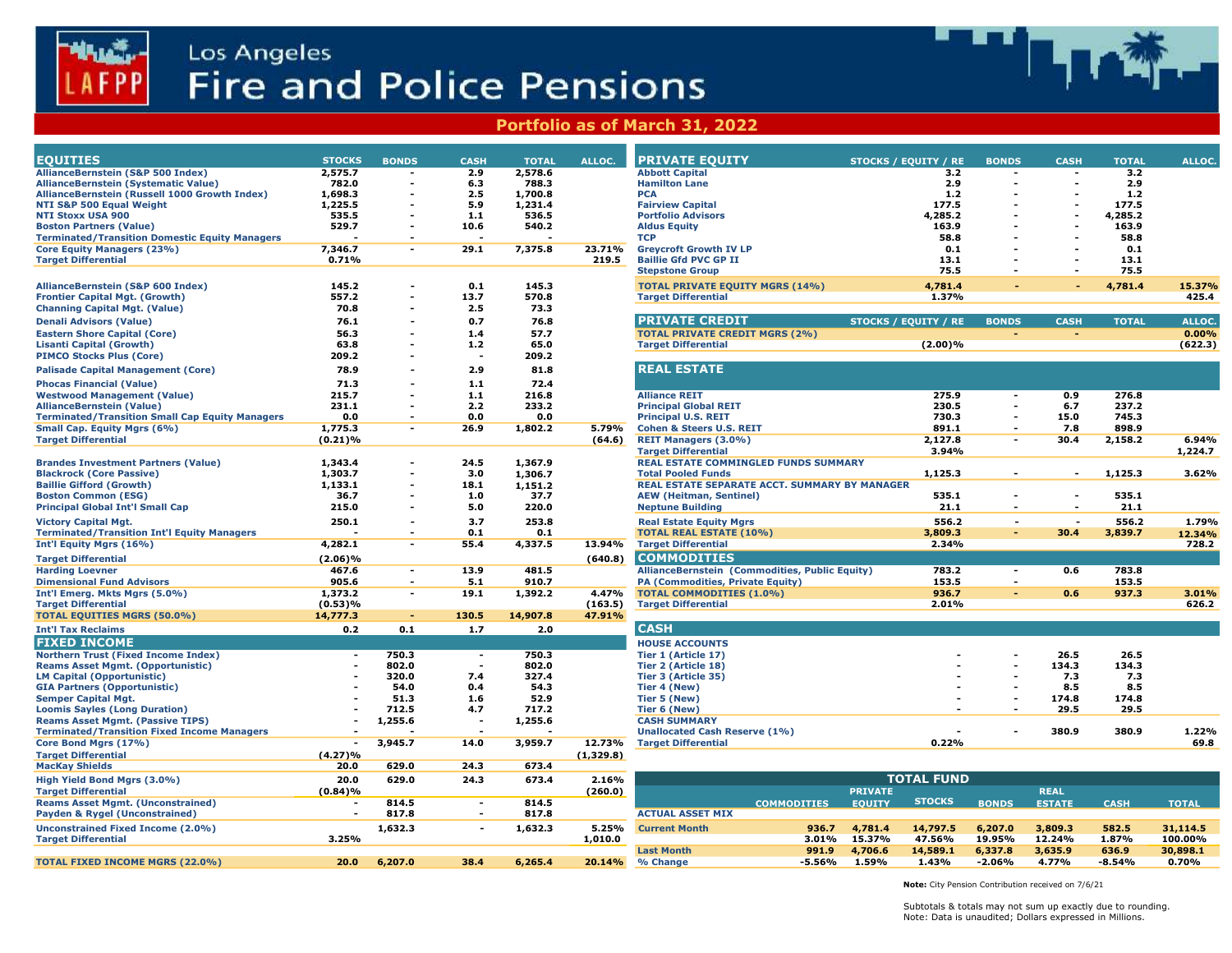Los Angeles<br>Fire and Police Pensions

帆透

Ð

| <b>Real Estate Summary</b>                             |               |               |                              |              |
|--------------------------------------------------------|---------------|---------------|------------------------------|--------------|
| <b>COMMINGLED FUNDS</b>                                | <b>EQUITY</b> | <b>POOLED</b> | <b>CASH</b>                  | <b>TOTAL</b> |
| <b>Almanac Realty Securities VII</b>                   | <b>NA</b>     | 30.4          | -                            | 30.4         |
| <b>Almanac Realty Securities VIII</b>                  | <b>NA</b>     | 22.7          | $\blacksquare$               | 22.7         |
| Asana Partners Fund I                                  | <b>NA</b>     | 38.4          | -                            | 38.4         |
| Asana Partners Fund II                                 | <b>NA</b>     | 21.7          |                              | 21.7         |
| Berkshire Multifamily Income Realty Fund               | <b>NA</b>     | 37.6          | $\blacksquare$               | 37.6         |
| California Smart Growth Fund IV                        | <b>NA</b>     | 0.5           | ۰                            | 0.5          |
| Capri Urban Investors                                  | <b>NA</b>     | 0.2           | $\blacksquare$               | 0.2          |
| Cerberus Institutional Real Estate Partners Fund V     | <b>NA</b>     | 18.6          |                              | 18.6         |
| <b>CIM Real Estate Fund III</b>                        | <b>NA</b>     | 13.6          | $\qquad \qquad \blacksquare$ | 13.6         |
| CIM Urban REIT, LLC                                    | <b>NA</b>     | 0.0           | $\overline{a}$               | 0.0          |
| Clarion Lion Industrial Trust - 2007                   | NA.           | 189.6         | $\blacksquare$               | 189.6        |
| Colony Investors VIII                                  | <b>NA</b>     | 0.0           | $\overline{a}$               | 0.0          |
| Apollo CPI Europe I (Asia)                             | <b>NA</b>     | 0.6           | $\overline{\phantom{a}}$     | 0.6          |
| Exeter Industrial Value Fund IV                        | <b>NA</b>     | 2.4           | $\blacksquare$               | 2.4          |
| Exeter Industrial Value Fund V                         | <b>NA</b>     | 26.6          | ÷,                           | 26.6         |
| <b>Exeter Europe Logistics</b>                         | <b>NA</b>     | 1.4           | $\blacksquare$               | 1.4          |
| <b>Gerrity Retail Fund 2</b>                           | <b>NA</b>     | 30.1          | $\blacksquare$               | 30.1         |
| <b>GID MAINSTAY FUND</b>                               | <b>NA</b>     | 27.1          | $\blacksquare$               | 27.1         |
| Heitman Asia-Pacific Property Investors HAPI           | <b>NA</b>     | 37.8          | $\blacksquare$               | 37.8         |
| <b>Heitman HART</b>                                    | <b>NA</b>     | 34.8          | -                            | 34.8         |
| Jamestown Premier                                      | <b>NA</b>     | 48.9          | $\blacksquare$               | 48.9         |
| Kayne Anderson Core Real Estate Fund KACORE            | <b>NA</b>     | 41.0          | $\blacksquare$               | 41.0         |
| LBA Logistics Value Fund VII                           | <b>NA</b>     | 24.4          | $\blacksquare$               | 24.4         |
| LBA LOGISTICS FUND IX                                  | <b>NA</b>     | 3.8           | $\blacksquare$               | 3.8          |
| MetLife Core Property Fund                             | <b>NA</b>     | 139.8         | $\overline{a}$               | 139.8        |
| NREP Nordic Strategies Fund IV                         | <b>NA</b>     | 11.1          | ÷,                           | 11.1         |
| Oaktree Real Estate Opportunities Fund VIII            | <b>NA</b>     | 4.1           | -                            | 4.1          |
| Principal Green I                                      | <b>NA</b>     | 0.2           | $\blacksquare$               | 0.2          |
| Principal US Core USPA                                 | <b>NA</b>     | 80.4          | $\blacksquare$               | 80.4         |
| <b>Prudential PRISA</b>                                | <b>NA</b>     | 94.3          | $\blacksquare$               | 94.3         |
| <b>RREEF Core Plus Industrial Fund</b>                 | <b>NA</b>     | 57.5          | $\blacksquare$               | 57.5         |
| Rothschild Five Arrows Realty V (Almanac)              | <b>NA</b>     | 0.1           |                              | 0.1          |
| Savanna Real Estate Fund III                           | <b>NA</b>     | 23.8          | $\overline{\phantom{a}}$     | 23.8         |
| <b>Starwood Opportunity Fund IX</b>                    | <b>NA</b>     | 7.4           | -                            | 7.4          |
| Standard Life Investments European Real Estate Club    | <b>NA</b>     | 0.1           | -                            | 0.1          |
| Standard Life Investments European Real Estate Club II | <b>NA</b>     | 0.3           | $\blacksquare$               | 0.3          |
| Stockbridge Real Estate Fund II                        | <b>NA</b>     | 1.8           | -                            | 1.8          |
| Unico Core Plus Partners                               | <b>NA</b>     | 50.3          | $\blacksquare$               | 50.3         |
| <b>Unico Partners I</b>                                | <b>NA</b>     | 0.3           | ۰                            | 0.3          |
| Wolff Credit Fund III                                  | <b>NA</b>     | 1.6           | $\overline{\phantom{a}}$     | 1.6          |
| <b>Total</b>                                           |               | 1,125.3       | $\overline{a}$               | 1,125.3      |

4/5/2022

| <b>SEPARATE ACCOUNT PROPERTIES</b>               | <b>EQUITY</b> | <b>POOLED</b> | <b>CASH</b>    | <b>TOTAL</b> |
|--------------------------------------------------|---------------|---------------|----------------|--------------|
| AEW (Heitman) - 121 W. Chestnut                  | 64.4          | <b>NA</b>     | -              | 64.4         |
| AEW (Heitman) - Woodland Plaza                   | 23.5          | <b>NA</b>     | ۰              | 23.5         |
| AEW (Heitman) - Twin Creeks Village              | 28.4          | <b>NA</b>     | ۰              | 28.4         |
| AEW (Heitman) - Sea Isle                         | 51.0          | <b>NA</b>     | ۰              | 51.0         |
| AEW (Sentinel) - Riverplace Core                 | 0.0           | <b>NA</b>     | ٠              | 0.0          |
| AEW (Sentinel) - Walmart Building at Water Ridge | 23.8          | <b>NA</b>     | $\blacksquare$ | 23.8         |
| AEW (Sentinel) - Windward Place                  | 47.6          | <b>NA</b>     | ۰              | 47.6         |
| AEW (Sentinel) - Town Center                     | 69.1          | <b>NA</b>     | ۰              | 69.1         |
| AEW (Sentinel) - Northpointe Executive Park      | 35.7          | <b>NA</b>     | ۰              | 35.7         |
| AEW (Sentinel) - Aerial Center Executive Park    | 55.5          | <b>NA</b>     | ۰              | 55.5         |
| AEW - I-4 Logistics Center                       | 41.5          | <b>NA</b>     | ۰              | 41.5         |
| AEW - Sycamore Hills Plaza                       | 39.5          | <b>NA</b>     | -              | 39.5         |
| AEW - Lockwood Glen Apartments                   | 55.0          | <b>NA</b>     | -              | 55.0         |
| <b>Neptune Building</b>                          | 21.1          | <b>NA</b>     | -              | 21.1         |
| <b>Real Estate Managers Total Committed</b>      |               |               |                |              |
| <b>AEW (Heitman, Sentinel (Urdang))</b>          |               |               |                | 535.1        |
|                                                  | <b>Total</b>  |               |                | 535.1        |